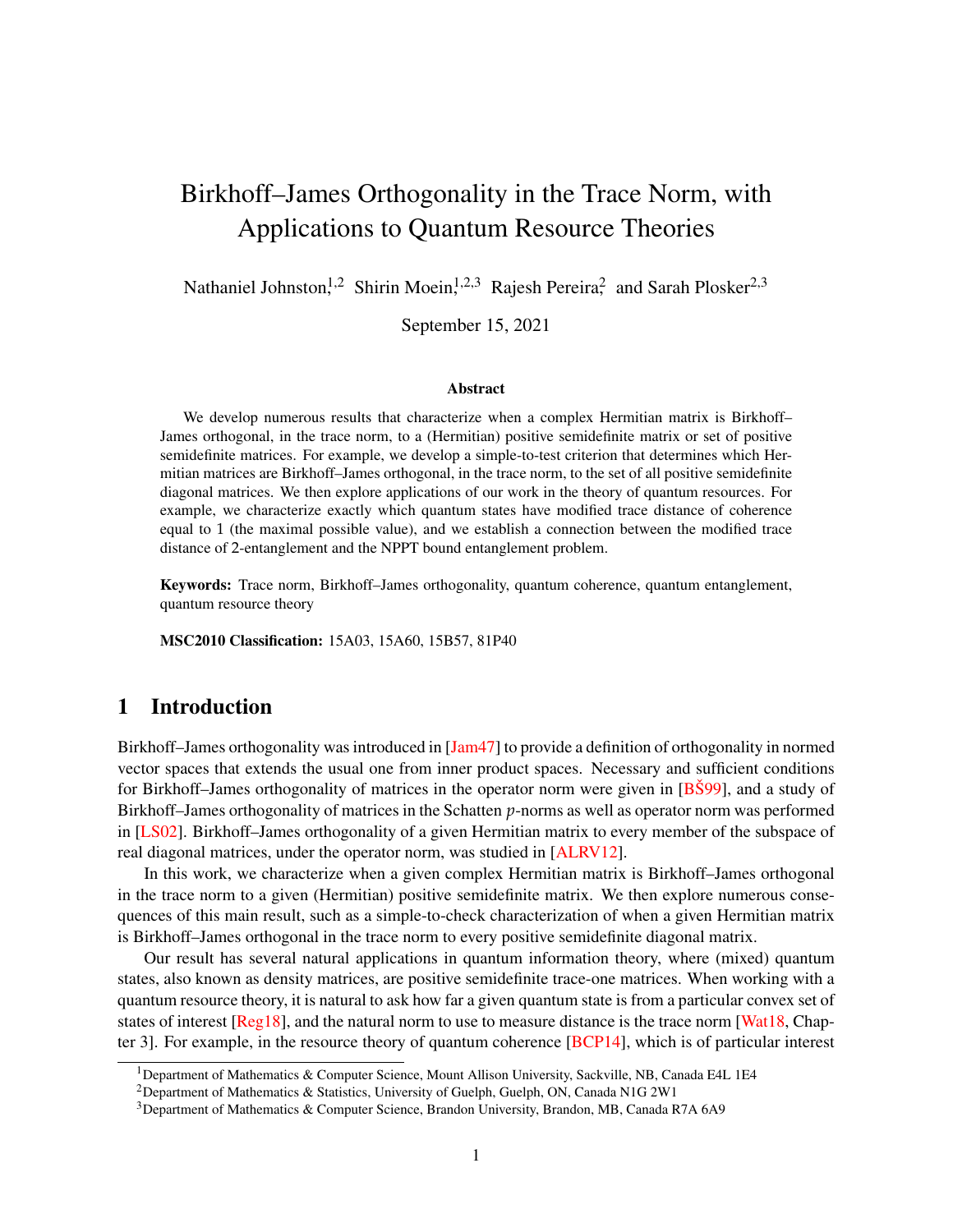in quantum optics, quantum biology, and quantum thermodynamics [\[Gla63,](#page-15-3) [Sud63\]](#page-17-1), the aforementioned convex set of states is exactly those that are diagonal. In this case, our results concerning Birkhoff–James orthogonality to all positive semidefinite diagonal matrices provide a characterization of states that are a trace distance of 1 (the largest such distance possible) from that set.

### 1.1 Notation and Terminology

We now introduce the mathematical preliminaries that we need to discuss and prove our results concerning Birkhoff–James orthogonality. We defer a brief introduction to quantum information theory to Section [4,](#page-7-0) when we need it.

Let  $M_n$  be the set of all  $n \times n$  matrices with complex entries and let  $M_n^+$  be the subset of them that are (Hermitian) positive semidefinite. We use bold lower case letters such as **v** and **w** to denote vectors in  $\mathbb{C}^n$ , with the entries of  $\mathbf{v} \in \mathbb{C}^n$  denoted by  $v_1, v_2, \ldots, v_n$ . We denote the standard basis vectors by  $\{\mathbf{e}_j\}_{j=1}^n$ , and we use  $A_{i,j}$  to denote the  $(i, j)$ -entry of a matrix  $A \in M_n$ . The eigenvalues of *A* are denoted by  $\lambda_j$ or by  $\mu_j$ , while the singular values of *A*—the non-negative square roots of the eigenvalues of  $AA^*$ —are denoted by  $\sigma_1 \geq \sigma_2 \geq \cdots \geq \sigma_n \geq 0$ . If *A* and *B* are Hermitian matrices, we use the notation  $A \geq B$  (or  $B \leq A$ ) to denote  $A - B$  being positive semidefinite).

 $\mathcal{A}$  a 1 to denote  $A - B$  being positive.<br>The trace norm of  $A$  is  $\|A\|_{\text{tr}} \stackrel{\text{def}}{=} \sum_{j=1}^{n}$  $\int_{j=1}^{n} \sigma_j$  and the operator norm of *A* is  $\|A\| \stackrel{\text{def}}{=} \sigma_1$ . If *A* is Hermitian then its singular values are the absolute values of its eigenvalues, so  $||A||_{tr} = \sum_{j=1}^{n}$ tr  $||A||_{tr}$  "  $\sum_{j=1}^{n} |\lambda_j|$ . When discussing norms in general, we use the notation  $\|\cdot\|$ , to avoid confusion with the operator norm. Given a Hermitian matrix *A*, we denote the eigenprojection matrices, projecting onto the direct sum of the eigenspaces corresponding to the positive, zero, and negative eigenvalues, respectively, by  $P^+$ ,  $P^0$ , and  $P^-$ , and we note that  $P^+$  +  $P^0 + P^- = I$ . For simplicity of terminology, we refer to these as the orthogonal projections onto the positive, zero, and negative eigenspaces of *A* from now on.

As a generalization of orthogonality of vectors in a Hilbert space, we have the following notion of orthogonality in Banach spaces [\[Jam47\]](#page-16-0):

<span id="page-1-0"></span>**Definition 1.** *Suppose*  $(X, \|\cdot\|)$  *is a Banach space over* **R***, and*  $A, B \in \mathcal{X}$ *. We say that* A *is* Birkhoff– James orthogonal *to B if*

$$
|||A||| \le |||A + \lambda B|| \quad \text{for all} \quad \lambda \in \mathbb{R}.
$$

We note that this notion of orthogonality is homogeneous and additive, but not symmetric: if *A* is Birkhoff–James orthogonal to *B*, then it is not necessarily the case that *B* is Birkhoff–James orthogonal to *A*.

Here, we are interested in the case where a Hermitian matrix *A* is Birkhoff–James orthogonal to under the trace norm  $\|\cdot\|_{tr}$  to a positive semidefinite matrix *B*. For this reason, from now on we simply use the terminology *Birkhoff–James orthogonal* to signify Birkhoff–James orthogonal *with respect to the trace norm*, and we note that *A* being Birkhoff–James orthogonal to *B* means exactly that

$$
||A||_{\text{tr}} \leq ||A + B||_{\text{tr}}.
$$

Definition [1](#page-1-0) of Birkhoff–James orthogonality works just fine if the field **R** is replaced by **C**. For now (and only now), we briefly consider Birkhoff–James orthogonality in this sense, and recall the following result:

<span id="page-1-1"></span>**Theorem 1.** *[\[LS02,](#page-16-1) Theorem 3.3] Let*  $A, B \in M_n$ *. Then the following are equivalent.* 

- *(a) A is Birkhoff–James orthogonal to B (in the trace norm).*
- *(b) There exists a matrix*  $M \in M_n$  *with*  $||M|| \leq 1$  *such that*  $Tr(AM^*) = ||A||_{tr}$  *and*  $Tr(BM^*) = 0$ *.*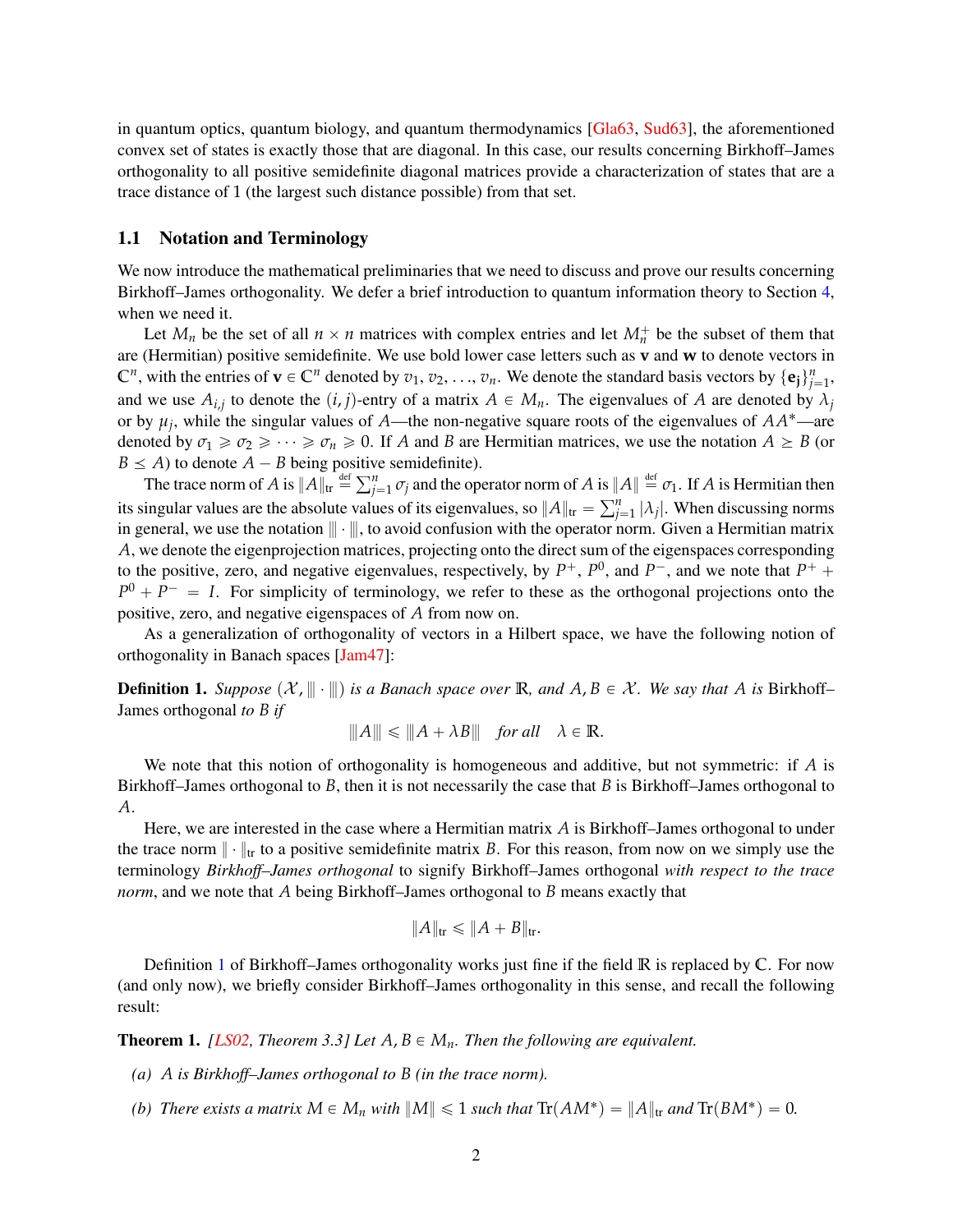While this result in this form is stated for the complex vector space  $M<sub>n</sub>$ , it applies straightforwardly to the real vector space of Hermitian matrices as well. Indeed, if  $A$  is Hermitian and  $\text{Tr}(AM^*)$  is real, then

$$
\text{Tr}(AM^*) = \text{Tr}(AM) = \text{Tr}\left(A\left(\frac{M+M^*}{2}\right)\right),
$$

and hence *M* can be chosen to be Hermitian in this case. We thus only consider Birkhoff–James orthogonality in the *real* vector space of Hermitian matrices from now on.

It is perhaps worth noting that Theorem [1](#page-1-1) can be proved in a different way than was done in [\[LS02\]](#page-16-1): via the subgradient [\[Wat92,](#page-17-2) Theorem 2], which is a useful tool in convex optimization. Indeed, the same is true of many of our upcoming results, but we avoid using the subgradient in this paper, opting instead for more elementary proofs.

#### 1.2 Arrangement of the Paper

In Section [2,](#page-2-0) we present and prove our main result, which characterizes when a Hermitian matrix is Birkhoff–James orthogonal to a positive semidefinite one. In Section [3,](#page-3-0) we apply our main result to the special case of Birkhoff–James orthogonality to diagonal matrices. In particular, we characterize which Hermitian matrices are Birkhoff–James orthogonal to all positive semidefinite diagonal matrices, and we briefly consider the problem of Birkhoff–James orthogonality with the set of *all* (not necessarily positive semidefinite) diagonal matrices.

In Section [4,](#page-7-0) we introduce quantum resource theories and show how our results characterize which quantum states are "most resourceful" in the sense of the modified trace distance of that resource. Furthermore, in Section [4.4](#page-13-0) we show that Birkhoff–James orthogonality of certain matrices is equivalent to a long-standard conjecture from quantum information theory, which states that a certain quantum state is "bound entangled". Finally, we close in Section [5](#page-14-0) with some conclusions and open questions related to our work.

## <span id="page-2-0"></span>2 Main Result

We now explore the question of when a Hermitian matrix is Birkhoff–James orthogonal to a given positive semidefinite matrix. First, however, we need the following well-known inequality that bounds the trace of a product of Hermitian matrices (see [\[Bha97,](#page-15-4) Problem III.6.14], for example).

<span id="page-2-1"></span>**Lemma 1.** *Suppose*  $H, M \in M_n$  *are two Hermitian matrices with eigenvalues*  $\lambda_1 \geq \lambda_2 \geq \cdots \geq \lambda_n$  *and*  $\mu_1 \geq \mu_2 \geq \cdots \geq \mu_n$ *, respectively. Then* 

$$
\text{Tr}(HM) \leq \sum_{j=1}^{n} \lambda_j \mu_j,
$$

*with equality if and only if there exists an orthonormal basis*  $\{v_j\}_{j=1}^n \subset C^n$  such that, for all j,  $v_j$  is an *eigenvector of both H and M corresponding to λ<sup>j</sup> and µ<sup>j</sup> , respectively.*

We also need one more lemma before we will be able to state and prove our main result:

<span id="page-2-2"></span>**Lemma 2.** *Suppose*  $H$ ,  $M \in M_n$  *are two Hermitian matrices, and let*  $P^+$  *and*  $P^-$  *denote the orthogonal projections onto the strictly positive and strictly negative eigenspaces of*  $H$ *, respectively. Then*  $2P^+ - I \leq$  $M \leq I - 2P^-$  *if and only if*  $||M|| \leq 1$  *and*  $Tr(HM) = ||H||_{tr}$ .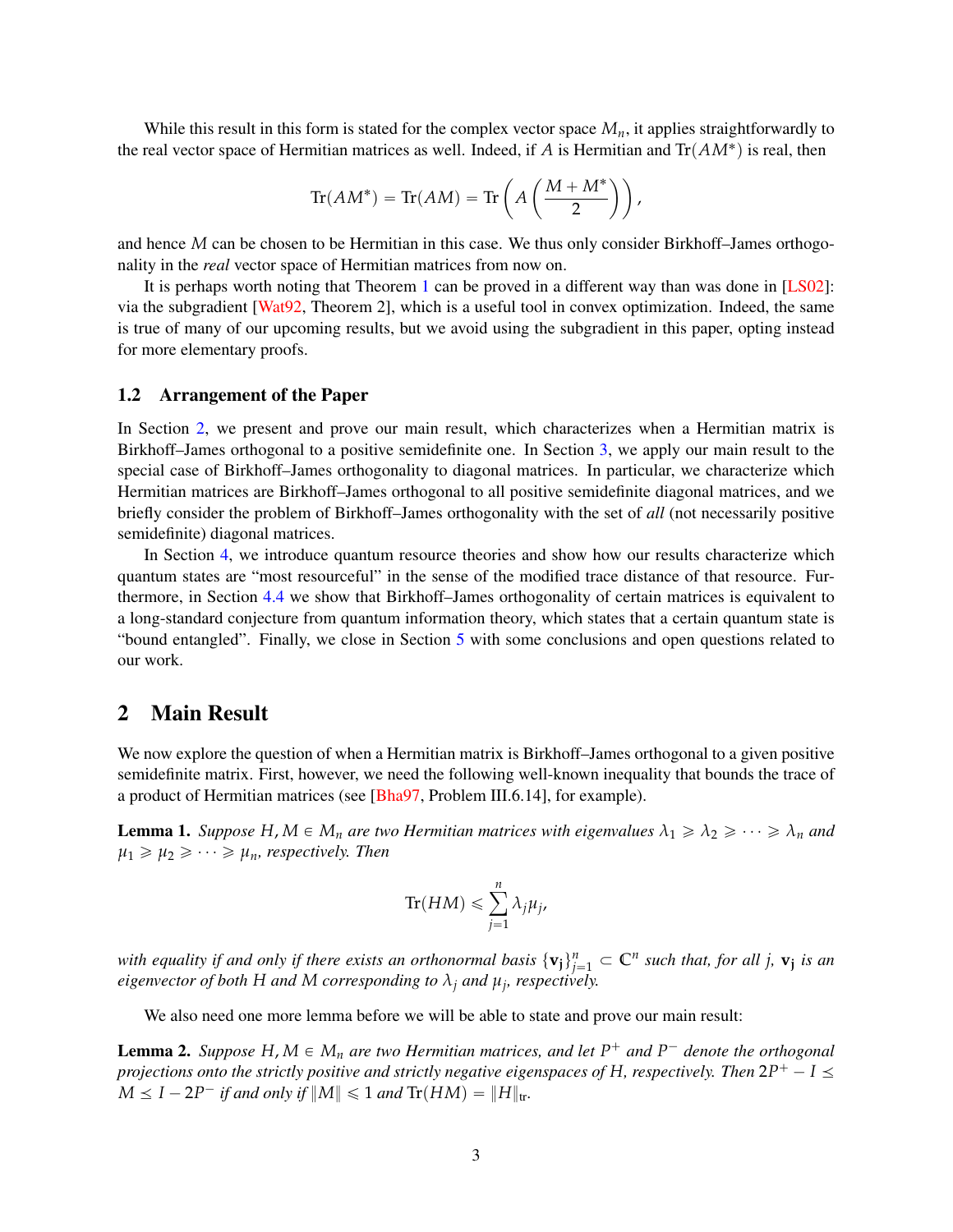*Proof.* Let  $\lambda_1 \geq \lambda_2 \geq \cdots \geq \lambda_n$  and  $\mu_1 \geq \mu_2 \geq \cdots \geq \mu_n$  denote the eigenvalues of *H* and *M*, respectively. Then  $||M|| \le 1$  $||M|| \le 1$  if and only if  $-1 \le \mu_i \le 1$  for all *j*. If this condition holds then Lemma 1 tells us that

$$
\mathrm{Tr}(HM) \leqslant \sum_{j=1}^n \lambda_j \mu_j \leqslant \sum_{j=1}^n |\lambda_j| = \|H\|_{\mathrm{tr}}.
$$

We thus have  $Tr(HM) = ||H||_{tr}$  if and only if both of the previous two inequalities are equalities. The first inequality is an equality if and only if there exists an orthonormal basis  $\{v_j\}_{j=1}^n \subset \mathbb{C}^n$  such that, for all *j*, **v**<sub>*j*</sub> is an eigenvector of both *H* and *M* corresponding to  $\lambda_j$  and  $\mu_j$ , respectively. The second inequality is an equality if and only if  $\mu_j = 1$  whenever  $\lambda_j > 0$  and  $\mu_j = -1$  whenever  $\lambda_j < 0$ . These two conditions together are equivalent to  $2P^+ - I \le M \le I - 2P^-$ , as claimed.  $\Box$ 

We now have enough machinery to state and prove our main result:

<span id="page-3-1"></span>**Theorem 2.** Suppose  $H, B \in M_n$  are Hermitian and B is positive semidefinite. Let  $P^+$  and  $P^-$  denote the *orthogonal projections onto the strictly positive and negative eigenspaces of H, respectively. Then H is Birkhoff–James orthogonal to B in the trace norm if and only if both*

$$
\operatorname{Tr}(BP^+) \leqslant \frac{1}{2}\operatorname{Tr}(B) \quad \text{and} \quad \operatorname{Tr}(BP^-) \leqslant \frac{1}{2}\operatorname{Tr}(B).
$$

*Proof.* Theorem [1](#page-1-1) and Lemma [2](#page-2-2) together imply that *H* is Birkhoff–James orthogonal to *B* in the trace norm if and only if there exists a Hermitian matrix M with  $2P^+ - I \le M \le I - 2P^-$  and  $\text{Tr}(BM) = 0$ . These conditions imply that both  $\text{Tr}(B(I - 2P^+)) \ge 0$  and  $\text{Tr}(B(I - 2P^-)) \ge 0$ , which is equivalent to  $Tr(BP^+) \leq \frac{1}{2} Tr(B)$  and  $Tr(BP^-) \leq \frac{1}{2} Tr(B)$  by the linearity of the trace.

Conversely, suppose we have both  $\text{Tr}(BP^+) \leq \frac{1}{2} \text{Tr}(B)$  and  $\text{Tr}(BP^-) \leq \frac{1}{2} \text{Tr}(B)$ . If either  $\text{Tr}(B(I (2P^+)$  = 0 or Tr $(B(I - 2P^-))$  = 0, we choose  $M = 2P^+ - I$  or  $M = I - 2P^-$ , respectively. On the other hand, if we have  $\alpha := \text{Tr}(B(I - 2P^+)) > 0$  and  $\beta := \text{Tr}(B(I - 2P^-)) > 0$ , we choose

$$
M=\frac{1}{\alpha+\beta}\big(\beta(2P^+-I)+\alpha(I-2P^-)\big).
$$

In either case, we then have  $2P^+ - I \le M \le I - 2P^-$  and  $\text{Tr}(BM) = 0$ , which means that *H* is Birkhoff– James orthogonal to *B* in the trace norm.  $\Box$ 

# <span id="page-3-0"></span>3 Birkhoff–James Orthogonality to Diagonal Matrices

We now consider the problem of determining which Hermitian matrices are Birkhoff–James orthogonal to every diagonal matrix. This problem was considered for the operator norm in [\[ALRV12\]](#page-15-1), and was solved in small dimensions there, whereas we consider the trace norm version of it. We start with a result that determines when a Hermitian matrix is Birkhoff–James orthogonal in the trace norm to all *positive semidefinite* diagonal matrices:

<span id="page-3-2"></span>**Theorem 3.** *Suppose*  $H \in M_n$  *is Hermitian, and let*  $P^+$  *and*  $P^-$  *be the orthogonal projections onto its strictly positive and negative eigenspaces, respectively. Then the following are equivalent:*

- *(a) H is Birkhoff–James orthogonal in the trace norm to every positive semidefinite diagonal matrix.*
- *(b) H is Birkhoff–James orthogonal in the trace norm to*  $e_j e_j^*$  *for all*  $1 \leq j \leq n$ *.*
- *(c)*  $P_{j,j}^+ \leq 1/2$  *and*  $P_{j,j}^- \leq 1/2$  *for all*  $1 \leq j \leq n$ .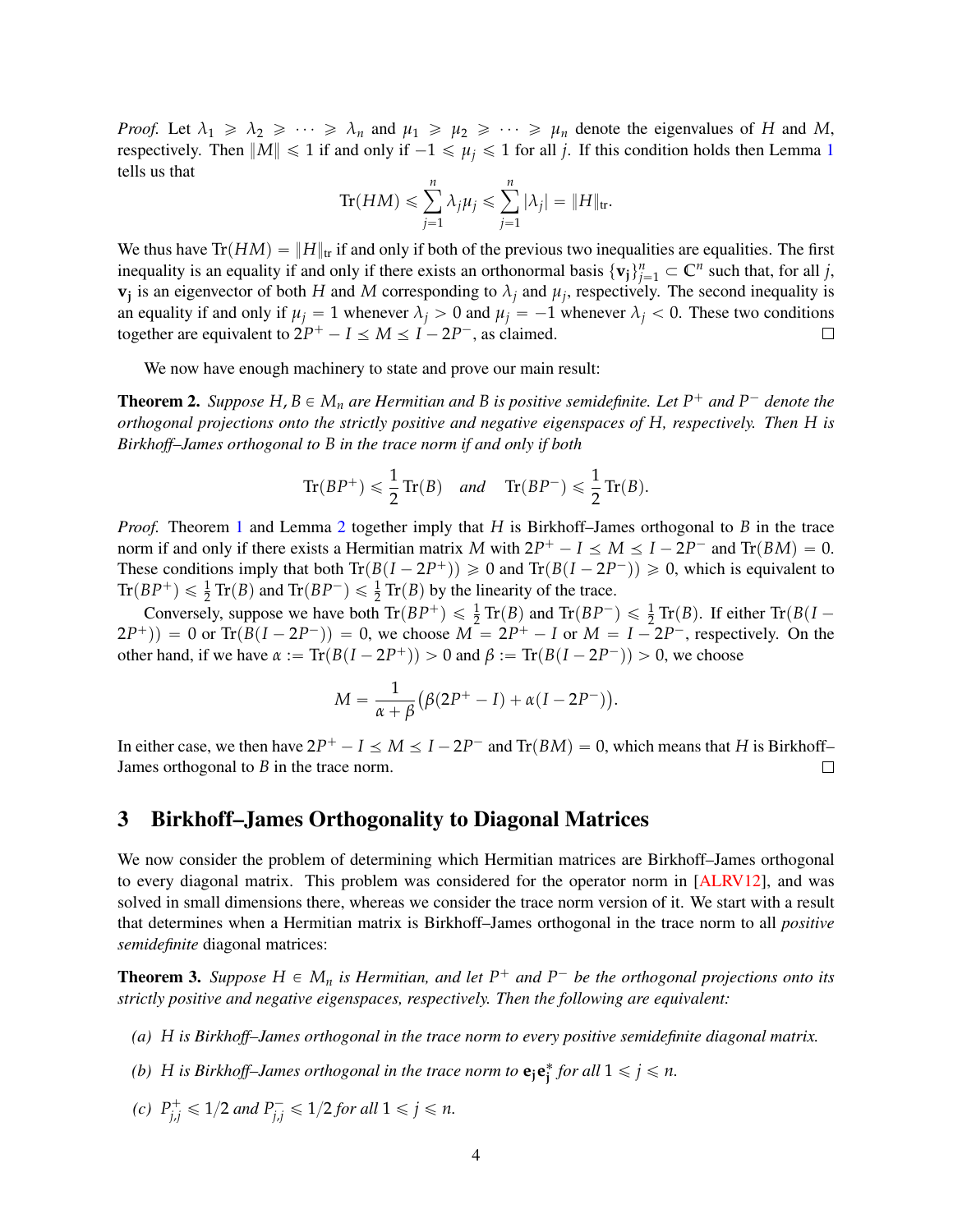*Proof.* The equivalence of (b) and (c) follows from choosing  $B = e_j e_j^*$  in Theorem [2.](#page-3-1) The equivalence of (a) and (c) similarly follows from choosing *B* to be an arbitrary diagonal positive semidefinite matrix scaled so that  $Tr(B) = 1$  in Theorem [2.](#page-3-1)  $\Box$ 

We now start looking at the more difficult problem of characterizing which Hermitian matrices are Birkhoff–James orthogonal to *all* (not necessarily positive semidefinite) diagonal matrices. Theorem [3](#page-3-2) provides a necessary condition, but it is not a sufficient one when  $n \geq 3$ , as demonstrated by the following example:

Example 1. *The Hermitian matrix*

$$
H = \begin{bmatrix} -1 & 5 & 2 \\ 5 & -1 & 2 \\ 2 & 2 & 2 \end{bmatrix}
$$

*has projections onto its negative and positive eigenspaces*

$$
P^{-} = \frac{1}{2} \begin{bmatrix} 1 & -1 & 0 \\ -1 & 1 & 0 \\ 0 & 0 & 0 \end{bmatrix} \quad and \quad P^{+} = \frac{1}{3} \begin{bmatrix} 1 & 1 & 1 \\ 1 & 1 & 1 \\ 1 & 1 & 1 \end{bmatrix},
$$

*respectively. It follows that*  $P_{j,j}^- \leq 1/2$  *and*  $P_{j,j}^+ \leq 1/2$  *for all*  $1 \leq j \leq 3$  $1 \leq j \leq 3$ *, so Theorem 3 tells us that H is Birkhoff–James orthogonal to every positive semidefinite diagonal matrix.*

*However, H is not Birkhoff–James orthogonal to* every *diagonal matrix. To see this, we can compute*  $||H||_{\text{tr}} = 12$ , but if  $D = \text{diag}(6, 6, -6/5)$  then  $||H + D||_{\text{tr}} = 54/5 < 12$  (and in fact, semidefinite pro*gramming can be used to show that this*  $D$  *is optimal, so*  $H + D$  *is Birkhoff–James orthogonal to every diagonal matrix).*

On the other hand, if  $n = 2$  then the condition of Theorem [3](#page-3-2) is both necessary *and* sufficient for Birkhoff–James orthogonality to every diagonal matrix. Our starting point towards proving this fact is the following simple corollary, which tells us that if a Hermitian matrix is invertible then Birkhoff–James orthogonality places very strong restrictions on its eigenvectors:

<span id="page-4-0"></span>**Corollary 1.** *Suppose*  $H \in M_n$  *is Hermitian and invertible, and let*  $P^+$  *and*  $P^-$  *be the orthogonal projections onto its positive and negative eigenspaces, respectively. The following are equivalent:*

- *(a) H is Birkhoff–James orthogonal in the trace norm to*  $e_j e_j^*$  *for all*  $1 \leq j \leq n$ *.*
- *(b)*  $P^+ = (I + U)/2$  and  $P^- = (I U)/2$  for some Hermitian unitary U with zeros on its diagonal.

(c) 
$$
P_{j,j}^+ = P_{j,j}^- = 1/2
$$
 for all  $1 \le j \le n$ .

*Proof.* By Theorem [3,](#page-3-2) we know that *H* is Birkhoff–James orthogonal to each  $e_j e_j^*$  if and only if  $P_{j,j}^+ \le 1/2$ and  $P_{j,j}^- \le 1/2$  for all  $1 \le j \le n$ . Since H is invertible,  $P^+ + P^- = I$ , so  $P_{j,j}^+ + P_{j,j}^- = 1$  for all j. It follows that  $P_{j,j}^+ \leq 1/2$  and  $P_{j,j}^- \leq 1/2$  is equivalent to  $P_{j,j}^+ = P_{j,j}^- = 1/2$ , so (a) is equivalent to (c).

The fact that (b) implies (c) is trivial. To see that (c) implies (b), notice that (c) implies we can write  $P^+ = I/2 + X$  for some matrix *X* with diagonal entries equal to 0. Since  $P^+$  is Hermitian, so is *X*, and since  $P^+$  is a projection, we have  $(I/2 + X)^2 = I/2 + X$ , so  $X^2 = I/4$ , so  $U := X/2$  is unitary. Then  $P^+ = (I + U)/2$ , and since  $P^+ + P^- = I$  we must have  $P^- = (I - U)/2$ .  $\Box$ 

<span id="page-4-1"></span>**Theorem 4.** A Hermitian matrix  $H \in M_2$  is Birkhoff–James orthogonal to every diagonal matrix if and *only if it is Birkhoff–James orthogonal to*  $e_1e_1^*$  and  $e_2e_2^*$ .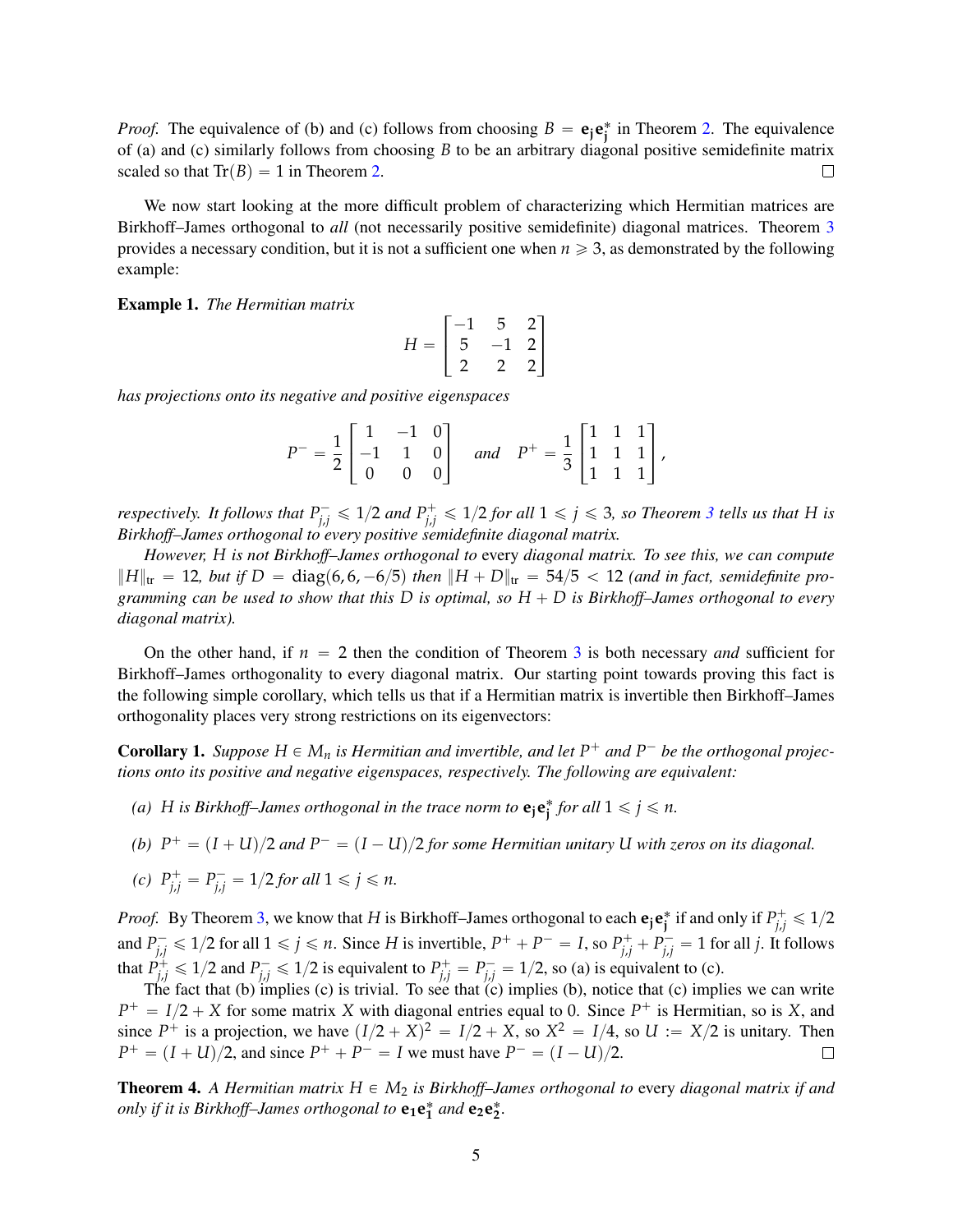*Proof.* The "only if" direction follows immediately from Theorem [3,](#page-3-2) so we only prove the "if" direction. To this end, we suppose that  $e_1e_1^*$  and  $e_2e_2^*$  and then we split into two cases depending on whether *H* is invertible or not:

If *H* is invertible then Corollary [1](#page-4-0) tells us that  $P_{j,j}^+ = P_{j,j}^- = 1/2$  for  $j = 1, 2$ . The only 2  $\times$  2 orthogonal projections with diagonal entries equal to  $1/2$  are

$$
\frac{1}{2}\begin{bmatrix} 1 & 1 \\ 1 & 1 \end{bmatrix} \quad \text{and} \quad \frac{1}{2}\begin{bmatrix} 1 & -1 \\ -1 & 1 \end{bmatrix}.
$$

If we denote the positive and negative eigenvalues of *H* by  $\lambda_+$  and  $\lambda_-$ , respectively, then this tells us that either .<br>...  $\overline{a}$ .<br>...  $\overline{a}$ 

$$
H = \frac{1}{2} \begin{bmatrix} \lambda_+ + \lambda_- & \lambda_+ - \lambda_- \\ \lambda_+ - \lambda_- & \lambda_+ + \lambda_- \end{bmatrix}
$$
 or 
$$
H = \frac{1}{2} \begin{bmatrix} \lambda_- + \lambda_+ & \lambda_- - \lambda_+ \\ \lambda_- - \lambda_+ & \lambda_- + \lambda_+ \end{bmatrix}.
$$

Depending on which of these cases occurs, we can choose  $M = \pm (e_1 e_2^* + e_2 e_1^*)$  as appropriate to see that  $Tr(HM) = |\lambda_+ - \lambda_-| = ||H||_{tr}$  and, if *D* is any diagonal matrix, then  $Tr(DM) = 0$ , so Theorem [1](#page-1-1) tells us that *H* is Birkhoff–James orthogonal to *D*.

On the other hand, if *H* is not invertible then it has the form  $H = \pm \mathbf{v}\mathbf{v}^*$  for some  $\mathbf{v} \in \mathbb{C}^n$  (without loss of generality, we will assume that  $H = v v^*$ ). Then  $P^+ = v v / ||v||^2$ , and we again see that if  $P^+_{j,j} \le 1/2$  for  $j = 1, 2$ , then in fact we must have  $P_{j,j}^+ = 1/2$  for  $j = 1, 2$ . It follows that either

$$
H = \frac{\|\mathbf{v}\|^2}{2} \begin{bmatrix} 1 & 1 \\ 1 & 1 \end{bmatrix} \quad \text{or} \quad H = \frac{\|\mathbf{v}\|^2}{2} \begin{bmatrix} 1 & -1 \\ -1 & 1 \end{bmatrix}.
$$

Depending on which of these cases occurs, we can choose  $M = \pm (e_1 e_2^* + e_2 e_1^*)$  $M = \pm (e_1 e_2^* + e_2 e_1^*)$  $M = \pm (e_1 e_2^* + e_2 e_1^*)$  in Theorem 1 just like before to see that *H* is Birkhoff–James orthogonal to every diagonal matrix.  $\Box$ 

We now present several corollaries of Theorem [3](#page-3-2) that place restrictions on which Hermitian matrices are Birkhoff–James orthogonal to the diagonal matrices  $\mathbf{e}_j \mathbf{e}_j^*$  ( $1 \leq j \leq n$ ). To start, we note that these conditions bound the inertia of such matrices quite strongly.

<span id="page-5-0"></span>**Corollary 2.** *Suppose*  $H \in M_n$  *is Hermitian and Birkhoff–James orthogonal to*  $e_j e_j^*$  *for each*  $1 \leq j \leq n$ *, and let µ*` *and µ*´ *denote how many eigenvalues it has that are positive and negative, respectively. Then*

$$
\mu_- \leq n/2 \quad and \quad \mu_+ \leq n/2.
$$

*Proof.* Theorem [3](#page-3-2) tells us that the positive and negative eigenprojections  $P^+$  and  $P^-$  satisfy  $P^+_{ij}$  $j_{i,j}^{+} \leqslant 1/2$ and  $P_{i,j}^$ *j*,*j*  $\leq$  1/2 for all  $1 \leq j \leq n$ . Taking the trace, we obtain  $\sum_{j=1}^{n} P_{j,j}^{+} = \mu_{+} \leq n/2$ , and similarly for *µ*´.

**Corollary 3.** Suppose  $H \in M_n$  is Hermitian and *n* is odd. If H is Birkhoff–James orthogonal to  $e_j e_j^*$  for *each*  $1 \leq j \leq n$  *then it must have* 0 *as an eigenvalue.* 

*Proof.* Let  $\mu_+$ ,  $\mu_-$ , and  $\mu_0$  denote how many eigenvalues *H* has that are positive, negative, and 0, respectively. Suppose (for the sake of establishing a contradiction) that  $\mu_0 = 0$ . Then  $\mu_+ + \mu_0 + \mu_- = n$  implies that  $\mu_+ + \mu_- = n$ . However, Corollary [2](#page-5-0) implies, since *n* is odd, that  $\mu_+ \leq (n-1)/2$  and similarly for  $\mu$ , which yields  $\mu$ <sub>+</sub> +  $\mu$   $\le$  *n* - 1  $\lt$  *n*, a contradiction.  $\Box$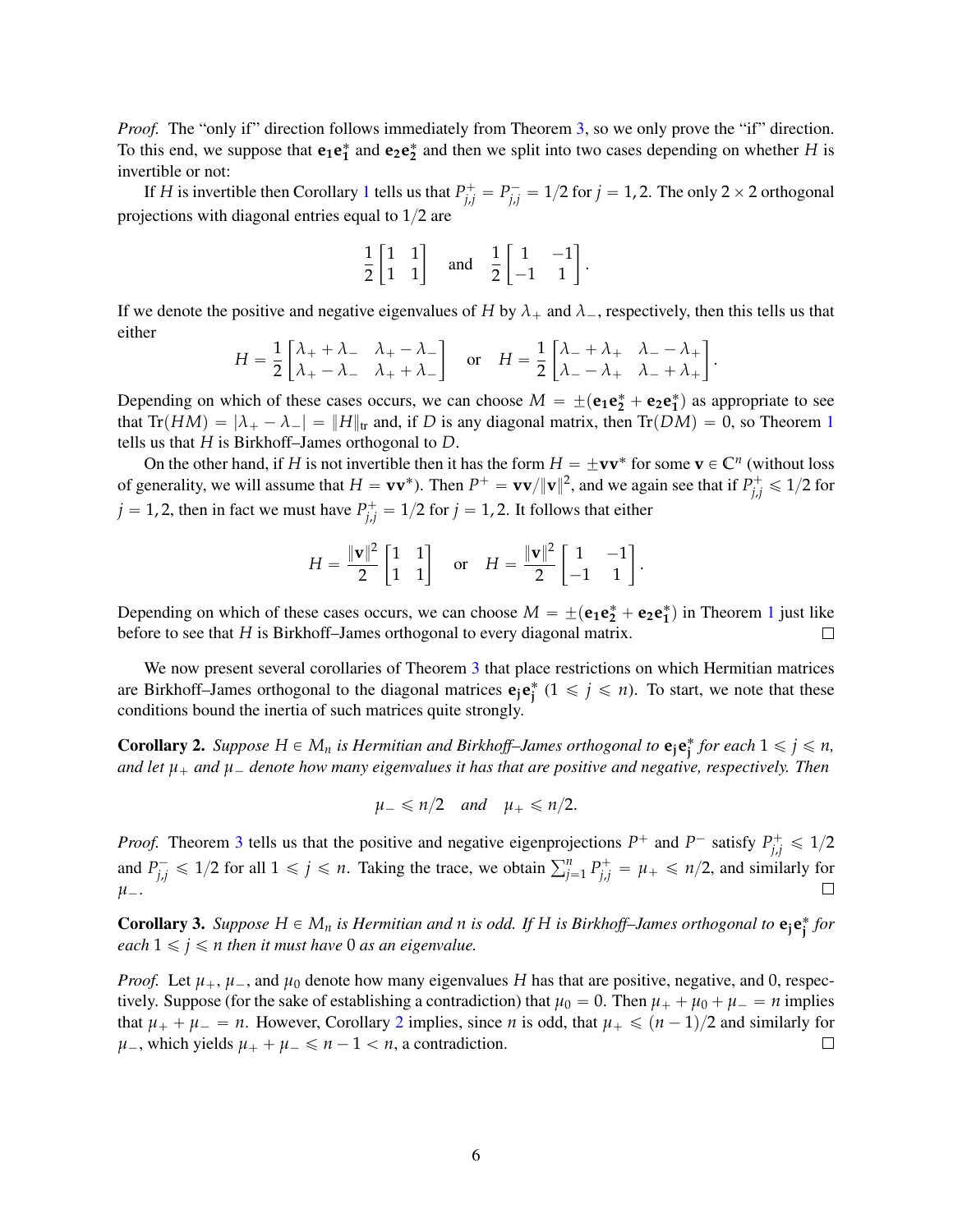In the even-dimensional case, matrices that are Birkhoff–James orthogonal to every diagonal matrix do not necessarily have 0 as an eigenvalue. For example, Theorem [4](#page-4-1) tells us that the invertible matrix

$$
A = \begin{bmatrix} 0 & 1 \\ 1 & 0 \end{bmatrix}
$$

is Birkhoff–James orthogonal to every diagonal matrix.

In addition to the 2-dimensional case that we saw in Theorem [4,](#page-4-1) there are some other extra conditions that we can add to *H* that ensure that the properties of Theorem [3](#page-3-2) are equivalent to *H* being Birkhoff– James orthogonal to *every* diagonal matrix. In particular, positive semidefiniteness of *H* lets us increase the dimension a bit:

<span id="page-6-0"></span>**Theorem 5.** *Suppose*  $H \in M_n^+$  *is positive semidefinite and at least one of the following conditions hold: (a)*  $n \leq 4$ , *(b)* rank $(H) = 1$ , *(c)* rank $(H) = n/2$ , *or (d) the orthogonal projection onto* range $(H)$  *has constant diagonal. Then H is Birkhoff–James orthogonal to* every *diagonal matrix if and only if it is Birkhoff–James orthogonal to*  $e_j e_j^*$  *for all*  $1 \leq j \leq n$ *.* 

*Proof.* Since the "only if" implication of this theorem is trivial, we only prove the "if" direction.

We start with part (b). To see that the result holds when  $rank(H) = 1$ , notice that in this case we can write  $H = v v^*$ . By the same argument used in the proof of [\[JLP18,](#page-16-3) Theorem 2], there exists a matrix  $M = (\mathbf{vv}^* - \mathbf{ww}^*)/||\mathbf{v}||^2$  with all of its diagonal entries equal to 0,  $|w_j| = |v_j|$  for all  $1 \le j \le n$ , and  $v^*w = 0$  (this matrix *M* was called *Y* in the proof of [\[JLP18,](#page-16-3) Theorem 2]). For an arbitrary diagonal matrix *D*, we thus have  $Tr(DM^*) = 0$ ,  $||M|| \le 1$  $||M|| \le 1$ , and  $Tr(HM^*) = \mathbf{v}^*M\mathbf{v} = 1 = ||H||_{tr}$ , so Theorem 1 tells us that *H* is Birkhoff–James orthogonal to *D*.

To see that part (d) of the theorem holds, let *c* be the constant diagonal value (i.e., if *P* is the orthogonal projection onto range $(H)$  then  $c = P_{j,j}$  for all *j*). If we let  $M = P/c - I$ , then by Lemma [2](#page-2-2) we have  $||M|| \leq 1$  and Tr(*HM*) =  $||H||_{tr}$ . Since all diagonal entries of *M* are zero, Tr(*MD*) = 0 for all diagonal matrices. It then follows from Theorem [1](#page-1-1) that *H* is Birkhoff–James orthogonal to every diagonal matrix.

Part (c) then holds because, in this case we must have  $Tr(P) = rank(H) = n/2$ . When *H* is Birkhoff– James orthogonal to  $e_j e_j^*$  for all  $1 \le j \le n$ , we must have all diagonal entries of *P* exactly equal to 1/2 to also satisfy both the trace condition and condition (c) of Theorem [3.](#page-3-2) Part (d) of this theorem then implies the result.

Finally, to see that part (a) of the theorem holds, recall that we already proved the  $n = 2$  case in Theorem [4.](#page-4-1) If  $n = 3$  then Corollary [2](#page-5-0) tells us that rank $(H) = \mu_+ \leq n/2 = 3/2$ , so rank $(H) = 1$ , and we already proved the rank-1 case. If  $n = 4$  then Corollary [2](#page-5-0) tells us that rank $(H) = \mu_+ \le n/2 = 2$ . If rank $(H) = 1$  then we are again already done by part (b) of this theorem, and if rank $(H) = 2$  then we are done by part (c) of this theorem.  $\Box$ 

We note that Theorem [5](#page-6-0) is in a sense tight: if all four of the conditions  $(a)$ – $(d)$  fail, then the conclusion of the theorem needs not hold, as demonstrated by the next example that has  $n = 5$  and  $1 < \text{rank}(H) =$  $2 < 5/2$ .

Example 2. *Let*  $\alpha$  =  $($  $\sqrt{10-1/3}$  and let  $P \in M_5^+$  be the orthogonal projection onto the subspace

 $\text{span} \big( (1, 1, 1, 0, 0), (0, 0, 1, \alpha, 1/\alpha) \big)$ .

*Then the following claims are all straightforward to verify:*

*1) P is positive semidefinite with rank* 2*;*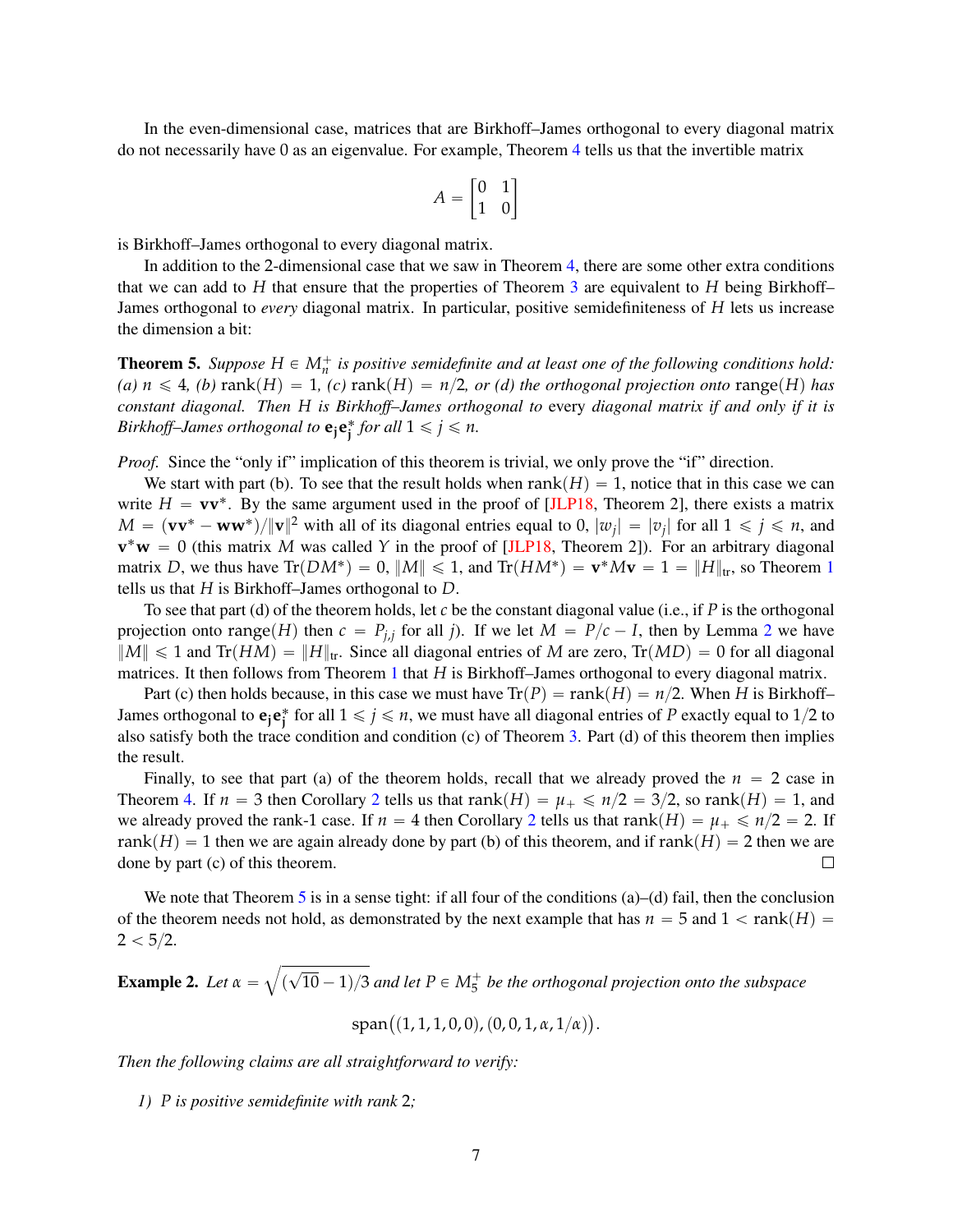- 2)  $P_{i,j} \leq 1/2$  *for all j* (with  $P_{5,5} = 1/2$  *exactly), so Theorem* [3](#page-3-2) *tells us that it is Birkhoff–James orthogonal to every positive semidefinite diagonal matrix. However;*
- *3) If*  $D = \text{diag}(0, 0, 3, -1, 3)$  *then*  $||P D/40||_{tr} \approx 1.99441235 < 2 = ||P||_{tr}$ , so P is not Birkhoff– *James orthogonal to D.*

We now present a *sufficient* condition for a Hermitian matrix to be Birkhoff–James orthogonal to every diagonal matrix (in contrast with Theorem [3,](#page-3-2) which provides a necessary condition).

<span id="page-7-1"></span>**Theorem 6.** Suppose  $H \in M_n$  is a Hermitian matrix. If there is a polar decomposition  $H = UP$  in *which the unitary U is Hermitian and has all of its diagonal entries equal to* 0*, then H is Birkhoff–James orthogonal to every diagonal matrix. If H is invertible then the converse also holds.*

*Proof.* Suppose  $H = UP$  in which the unitary *U* is a Hermitian matrix which has all of its diagonal entries equal to zero. Then  $||U|| = 1$ ,  $Tr(HU^*) = ||H||_{tr}$ , and  $Tr(DU^*) = 0$  for every diagonal matrix *D*. It follows from Theorem [1](#page-1-1) that *H* is Birkhoff–James orthogonal to every diagonal matrix *D*.

To see that the converse holds when *H* is invertible, recall from Theorem [1](#page-1-1) that if *H* is Birkhoff–James orthogonal to every diagonal matrix *D* then there must exist a Hermitian matrix *M* with diagonal entries all equal to 0 such that  $||M|| \le 1$  and  $Tr(HM) = ||H||_{tr}$ . If we denote the eigenvalues of *H* and *M* by  $\lambda_1 \geq \lambda_2 \geq \cdots \geq \lambda_n$  $\lambda_1 \geq \lambda_2 \geq \cdots \geq \lambda_n$  $\lambda_1 \geq \lambda_2 \geq \cdots \geq \lambda_n$  and  $\mu_1 \geq \mu_2 \geq \cdots \geq \mu_n$ , respectively, then Lemma 1 tells us that the only way that,  $\lambda_1 \geq \lambda_2 \geq \cdots \geq \lambda_n$  and  $\mu_1 \geq$ <br>since  $\text{Tr}(HM) = ||H||_{\text{tr}} = \sum_{i=1}^n H_i$  $\int_{j=1}^{n} |\lambda_j|$ , it must be the case that *M* is diagonalized by the same orthonormal basis as *H*, and  $\mu_i = 1$  whenever  $\lambda_i > 0$  and  $\mu_i = -1$  whenever  $\lambda_i < 0$ .

It follows that *M* is unitary and  $MH = |H|$ , so we can choose  $U = M$  as the Hermitian unitary matrix with diagonal entries equal to 0 in the polar decomposition of *H*.  $\Box$ 

It is perhaps worth recalling that if *H* is invertible then its polar decomposition is unique, so the necessary and sufficient condition of Theorem [6](#page-7-1) is easy to check in this case.

# <span id="page-7-0"></span>4 Applications to Quantum Resource Theories

In quantum information theory, a *mixed quantum state* or *density matrix* is a positive semidefinite trace-one matrix, typically denoted by  $\rho \in M_n$  or  $\sigma \in M_n$ . A *pure quantum state* is a unit vector in  $\mathbb{C}^n$ , which we denote using "bra-ket" notation:  $|v\rangle \in \mathbb{C}^n$  is a unit column vector, while  $\langle v | \stackrel{\text{def}}{=} |v\rangle^*$  is the corresponding (dual) row vector. From now on, whenever we use lowercase Greek letters like  $\rho$ , we are assuming that it is a quantum state normalized to have  $Tr(\rho) = 1$ , and similarly if we use  $|\nu\rangle$  then we are assuming it is a *unit* vector. For un-normalized matrices and vectors, we denote them like  $A \in M_n^+$  and  $\mathbf{v} \in \mathbb{C}^n$ , just like in the earlier sections of this paper.

A quantum resource theory [\[CG19\]](#page-15-5) consists of two things: (1) a closed convex cone of positive semidefinite matrices  $C \subseteq M_n^+$ , and (2) a set of linear maps that send C back to itself (for our purposes, only (1) is relevant). The quantum states  $\rho \in C$  (i.e., the members of *C* with trace 1) are called "free states", and are thought of as the states that are "useless" for some given task in quantum information theory or quantum computation.

The most well-known resource theory is that of *entanglement*, where  $C = C<sub>ent</sub>$  is the set of *separable* quantum states [\[GT09,](#page-16-4) [HHHH09,](#page-16-5) [Wer89\]](#page-17-3):

$$
C_{\text{ent}} \stackrel{\text{def}}{=} \left\{ \sum_j X_j \otimes Y_j : X_j \in M_m^+, Y_j \in M_n^+ \text{ for all } j \right\} \subseteq (M_m \otimes M_n)^+.
$$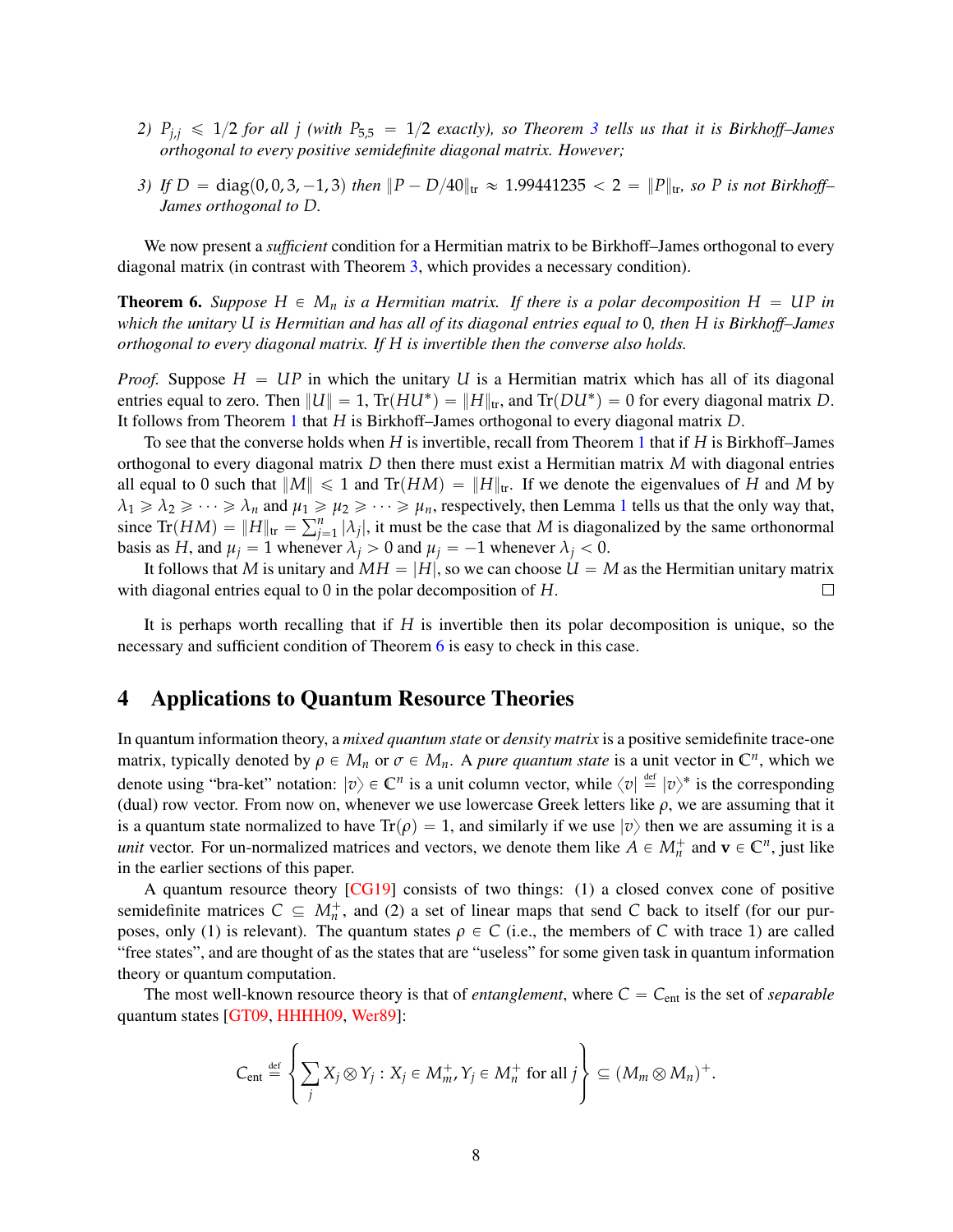However, numerous other resource theories are studied as well [\[Reg18\]](#page-16-2). For example, another widelyused resource theory is that of *coherence* [\[Abe06,](#page-15-6) [BCP14,](#page-15-2) [Gla63,](#page-15-3) [Sud63\]](#page-17-1), in which the set of free states  $C = C_{\text{coh}}$  consists of exactly those that are diagonal (in the standard basis):

$$
C_{\text{coh}} \stackrel{\text{def}}{=} \left\{ \sum_j x_j \mathbf{e}_j \mathbf{e}_j^* : 0 \leq x_j \in \mathbb{R} \text{ for all } j \right\} \subseteq M_n^+.
$$

In this context, the members of C<sub>coh</sub> are called *incoherent*.

Given a closed convex cone *C*, we can define the following *modified trace distance of C*, which simply measures the distance from a given quantum state to *C*:

$$
D_C(\rho) \stackrel{\text{def}}{=} \min \{ \|\rho - X\|_{\text{tr}} : X \in C \}. \tag{1}
$$

<span id="page-8-0"></span>(

This quantity is a "proper" (i.e., physically relevant) measure of the resource specified by *C* in the sense of [\[Reg18\]](#page-16-2). When  $C = C_{coh}$ , it is the *modified trace distance of coherence* [\[YZXT16\]](#page-17-4), and when  $C = C_{ent}$ , it is the *modified trace distance of entanglement* [\[RFWG19\]](#page-16-6). For notational convenience, we omit the central level of subscripting when denoting this distance. For example, we denote the modified trace distance of coherence simply by  $D_{coh}$ , rather than  $D_{C_{coh}}$ .

As a bit of a historical note, we comment that an analogous (non-modified) *trace distance of C* was originally defined in the  $C = C_{coh}$  case in [\[RPL16\]](#page-17-5) via the minimization

$$
min\{\|\rho - X\|_{tr}: X \in C, Tr(X) = 1\}.
$$

However, this quantity was subsequently shown to *not* be a "proper" measure of coherence (i.e., it lacked certain physically desirable properties that a quantification of a quantum resource should satisfy). The "modified" trace distance of *C* was then introduced to fix this problem [\[YZXT16\]](#page-17-4).

By applying our theorems concerning Birkhoff–James orthogonality (in particular, Theorem [2\)](#page-3-1) in this setting, we get the following characterization of which mixed quantum states have  $D_C(\rho) = 1$ . These states are of interest because they are exactly those that are "most resourceful" or "most useful": it is clear from the definition of Equation [\(1\)](#page-8-0) that it is always the case that  $D_C(\rho) \leq 1$ .

<span id="page-8-1"></span>**Theorem 7.** Suppose  $C \subseteq M_n^+$  is a closed convex cone,  $\rho \in M_n^+$  is a mixed quantum state, and P is the *orthogonal projection onto* range $(\rho)$ *. The following are equivalent:* 

- *(a)*  $D_C(\rho) = 1$ .
- *(b) ρ is Birkhoff–James orthogonal in the trace norm to every member of C.*
- *(c)*  $\text{Tr}(P\sigma) \leq 1/2$  *for every mixed quantum state*  $\sigma \in C$ *.*

*Proof.* To see that (a) is equivalent to (b), note (by definition) that  $\rho$  is Birkhoff–James orthogonal in the trace norm to every member of *C* if and only if

$$
1=\|\rho\|_{\text{tr}}\leqslant \|\rho+\lambda X\|_{\text{tr}}
$$

for all  $\lambda \in \mathbb{R}$  and  $X \in \mathbb{C}$ . However, we can safely ignore positive values of  $\lambda$  since adding the positive semidefinite matrix  $\lambda X$  to the positive semidefinite matrix  $\rho$  can only increase its eigenvalues (and thus its trace norm). We can also safely ignore all negative values of  $\lambda$  other than  $\lambda = -1$ , since C is a cone so we can absorb |*λ*| into *X*.

It follows that (b) is equivalent to  $\|\rho - X\|_{tr} \ge 1$  for all  $X \in C$ , which (by Equation [\(1\)](#page-8-0)) is equivalent to  $D_C(\rho) \ge 1$ . Since  $D_C(\rho) \le 1$  always holds, this establishes the claim that (a) and (b) are equivalent.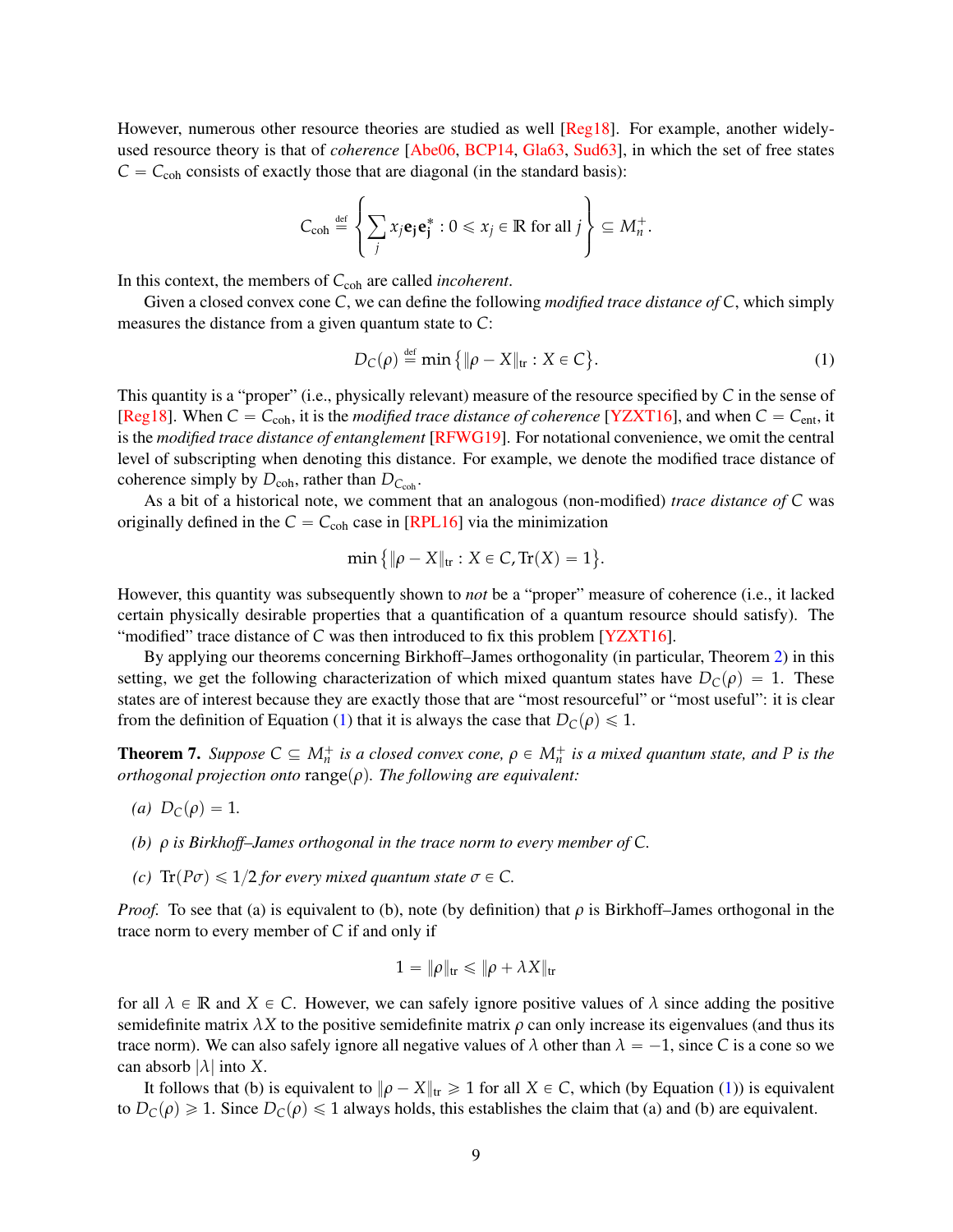To see that (b) and (c) are equivalent, we recall from Theorem [2](#page-3-1) that *ρ* is Birkhoff–James orthogonal to every  $X \in \mathcal{C}$  if and only if  $Tr(XP) \le Tr(X)/2$ . Since this inequality is scale-invariant, without loss of generality we may set  $\sigma = X/\text{Tr}(X)$  to see that (b) holds if and only if  $\text{Tr}(P\sigma) \leq 1/2$  for every mixed quantum state  $\sigma \in C$ .  $\Box$ 

Since *C* is a convex cone, condition (c) of Theorem [7](#page-8-1) can be weakened slightly to say that  $Tr(P\sigma) \leq$  $1/2$  for every mixed quantum state  $\sigma$  that lies on an extreme ray of C. For all of the cones C that we will explore (i.e., the cones defining *k*-coherence or *k*-entanglement), these extreme quantum states are exactly the pure states (i.e., the rank-1 matrices). So for our purposes, the conditions of Theorem [7](#page-8-1) are furthermore equivalent to  $\langle v|P|v\rangle \le 1/2$  for every pure quantum state  $|v\rangle \langle v| \in C$ .

## 4.1 The Modified Trace Distance of Coherence

The modified trace distance of coherence was shown to be of limited use for pure states, in that it reaches its maximum value (i.e.,  $D_{coh}(|v\rangle\langle v|) = 1$ ) on nearly all pure states (and therefore does not differentiate between these states) in [\[JLP18\]](#page-16-3). We now provide the natural generalization of this result to the case of arbitrary-rank (i.e., not necessarily pure) quantum states:

<span id="page-9-0"></span>**Theorem 8.** Suppose  $\rho \in M_n^+$  is a mixed quantum state and P is the orthogonal projection onto  $\text{range}(\rho)$ . *Then*  $D_{coh}(\rho) = 1$  *if and only if*  $P_{j,i} \leq 1/2$  *for all*  $1 \leq j \leq n$ *.* 

*Proof.* This follows immediately from the equivalence of conditions (a) and (c) in Theorem [7:](#page-8-1) the only pure quantum states  $|v\rangle\langle v| \in C$  come from choosing  $|v\rangle = \mathbf{e}_j$  for some  $1 \leq j \leq n$ , so  $D_{coh}(\rho) = 1$  if and only if  $P_{j,j} = \mathbf{e}_j^* P \mathbf{e}_j \leq 1/2$  for all  $1 \leq j \leq n$ .  $\Box$ 

Indeed, the above theorem is a direct generalization of [\[JLP18,](#page-16-3) Theorem 2] from the rank-1 case to the general case (in the rank-1 case  $\rho = |v\rangle\langle v|$ , notice that  $P_{j,j} = |v_j|^2$ ).

In addition to the condition of Theorem [8](#page-9-0) being easy to check, it has the interesting consequence of bounding the possible rank of any state with  $D_{coh}(\rho) = 1$ . Not only are low-rank states usually maximally coherent (in the sense of  $D_{coh}$ ), but high-rank states are *never* maximally coherent:

<span id="page-9-1"></span>**Corollary 4.** *Suppose*  $\rho \in M_n^+$  *is a mixed quantum state with*  $D_{coh}(\rho) = 1$ *. Then* rank $(\rho) \leq n/2$ *.* 

*Proof.* If  $D_{coh}(\rho) = 1$  then Theorem [8](#page-9-0) tells us that the projection *P* onto range $(\rho)$  satisfies  $P_{j,i} \leq 1/2$  for all *j*, so Tr(*P*)  $\leq n/2$ . Since Tr(*P*) = rank(*P*) = rank(*ρ*), the result follows.  $\Box$ 

In particular, the above corollary tells us that all quantum states with maximal modified trace distance of coherence in the  $n = 2$  and  $n = 3$  cases are necessarily pure (i.e., rank-1). This is no longer true when  $n \geqslant 4$ , however.

## 4.2 k-Coherence

As a generalization of coherence, for an integer  $1 \leq k \leq n$ , the resource theory of *k*-coherence [\[RBC](#page-16-7)<sup>+</sup>18] makes use of the following set  $C = C_{k\text{-coh}}$  as its free states:

$$
C_{k\text{-coh}} \stackrel{\text{def}}{=} \left\{ \sum_{j} \mathbf{v}_j \mathbf{v}_j^* : \text{each } \mathbf{v}_j \in \mathbb{C}^n \text{ has at most } k \text{ non-zero entries} \right\} \subseteq M_n^+
$$

.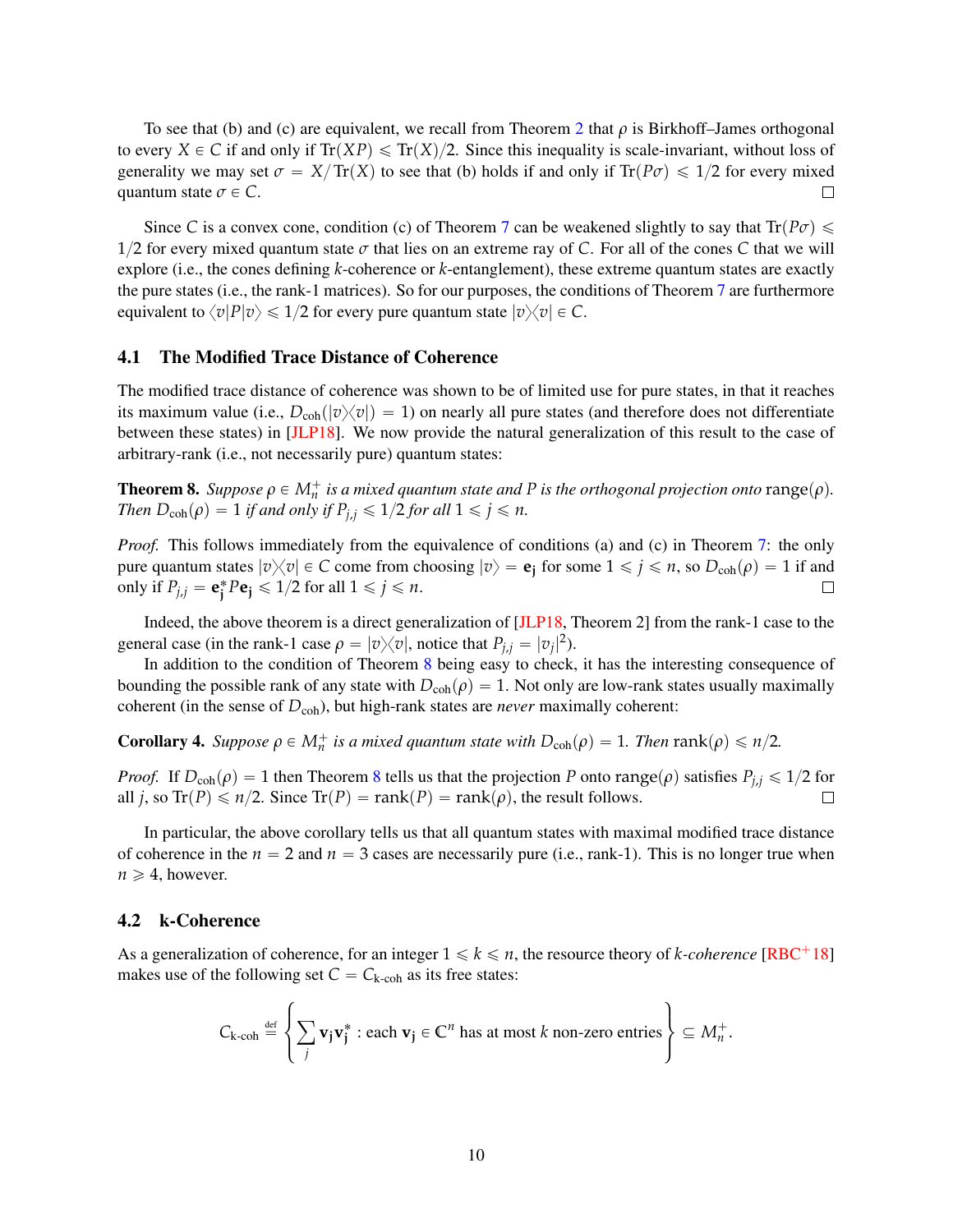In the  $k = 1$  case, this reduces down to exactly the set of incoherent states (i.e.,  $C_{1\text{-coh}} = C_{\text{coh}}$ ), whereas the  $k = n$  case simply reduces to the set of *all* mixed states (i.e.,  $C_{n\text{-coh}} = M_n^+$ ). For intermediate values of *k*, these sets satisfy the obvious chain of inclusions

$$
C_{coh}=C_{1\text{-coh}}\subsetneq C_{2\text{-coh}}\subsetneq C_{3\text{-coh}}\subsetneq\cdots\subsetneq C_{(n-1)\text{-coh}}\subsetneq C_{n\text{-coh}}=M_n^+.
$$

By using the fact that the pure states in  $C_{k\text{-coh}}$  are the unit vectors with at most  $k$  non-zero entries, we immediately get a characterization of the mixed states that maximize the modified trace distance of *k*-coherence:

<span id="page-10-0"></span>**Theorem 9.** Suppose  $\rho \in M_n^+$  is a mixed quantum state and P is the orthogonal projection onto  $\text{range}(\rho)$ . *Then*  $D_{k\text{-coh}}(\rho) = 1$  *if and only if the operator norm of every*  $k \times k$  *principal submatrix of P is at most*  $1/2$ *.* 

*Proof.* This follows immediately from the equivalence of conditions (a) and (c) in Theorem [7:](#page-8-1) the pure quantum states  $|v\rangle\langle v| \in C$  come from choosing the unit vectors  $|v\rangle \in C^n$  with at most *k* non-zero entries, so  $D_{coh}(\rho) = 1$  if and only if  $\langle v|P|v \rangle \le 1/2$  for all such vectors. By focusing on all the  $|v\rangle$  that have their non-zero entries in particular locations, we see that this is equivalent to the principal submatrix of *P* corresponding to those locations having operator norm at most  $1/2$ .  $\Box$ 

Indeed, the above theorem reduces to Theorem [8](#page-9-0) in the special case when  $k = 1$ , since the  $1 \times 1$ principal submatrices of *P* are exactly its diagonal entries.

The following concept will be useful in what follows. Let  $||A||_{(k)}$  denote the maximal operator norm of a  $k \times k$  principal submatrix of *A* (for example, if  $k = 1$  then  $||A||_{(k)}$  is the maximal diagonal entry of *A*). For  $k > 1$ , this is a norm (but that fact won't be important for the coming argument). We will present a useful characterization of  $||P||_{(k)}$  when *P* is a projection. First we need the following lemma.

**Lemma 3.** If  $P$ ,  $Q \in M_n^+$  are orthogonal projections then  $\|PQP\| = \|QPQ\|$ .

*Proof.* Since *PQP* and *QPQ* are both positive semidefinite matrices, their operator norms are equal to the their largest eigenvalues. We note that it is well-known that if *A* and *B* are two square matrices, then *AB* and *BA* have the same eigenvalues. Our result now follows from the fact that  $PQP = PQ^2P = (PQ)(QP)$ and  $OPQ = QP^2Q = (QP)(PQ)$ .  $\Box$ 

While this fact will not be used in the paper, we note that  $\|PQP\|$  has geometric significance being the square of the cosine of the first canonical angle between the range subspaces of *P* and *Q* (see [\[LPP15,](#page-16-8) [KMP21\]](#page-16-9) for applications of canonical angles to quantum information).

<span id="page-10-1"></span>**Lemma 4.** Let  $P \in M_n$  be a projection and let  $1 \leq k \leq n$ . Then we have the equality

$$
||P||_{(k)} = \max \left\{ \sum_{j=1}^k |v_j^{\downarrow}|^2 : |v\rangle \in \text{range}(P) \right\},\,
$$

where  $v_i^{\downarrow}$  $\frac{1}{j}$  *is the entry of*  $|v\rangle$  *with the j-th largest absolute value.* 

*Proof.* Let  $i_1, i_2, ..., i_k$  be the rows of the  $k \times k$  principal submatrix of P with the largest operator norm. Let Q be the projection onto  $\text{span}\{\mathbf{e}_{i_1}, \mathbf{e}_{i_2}, \dots, \mathbf{e}_{i_k}\}$ . Then  $||P||_{(k)} = ||QPQ|| = ||PQP||$ . It is well known that the operator norm of a Hermitian matrix is equal to its numerical radius (i.e  $||H|| = \max_{||x|| = 1} |\langle x|H|x\rangle|$ ) and we apply this fact to *PQP*. Let  $|v\rangle$  be the unit vector which maximizes  $\langle x|PQP|x\rangle$ . If  $|v\rangle \notin \text{range}(P)$ , we can replace  $|x\rangle = |v\rangle$  with  $|x\rangle = P|v\rangle / \|P|v\rangle$  giving us an even larger value for  $\langle x|PQP|x\rangle$ ; hence  $|v\rangle$   $\in$  range(*P*). Therefore  $||P||_{(k)} = \langle v|PQP|v\rangle = \langle v|Q|v\rangle = \sum_{j=1}^{k} |v_j|^2 = \sum_{j=1}^{k}$  $\int_{j=1}^k |v_j|$ *j*  $\int_{0}^{2}$ . The final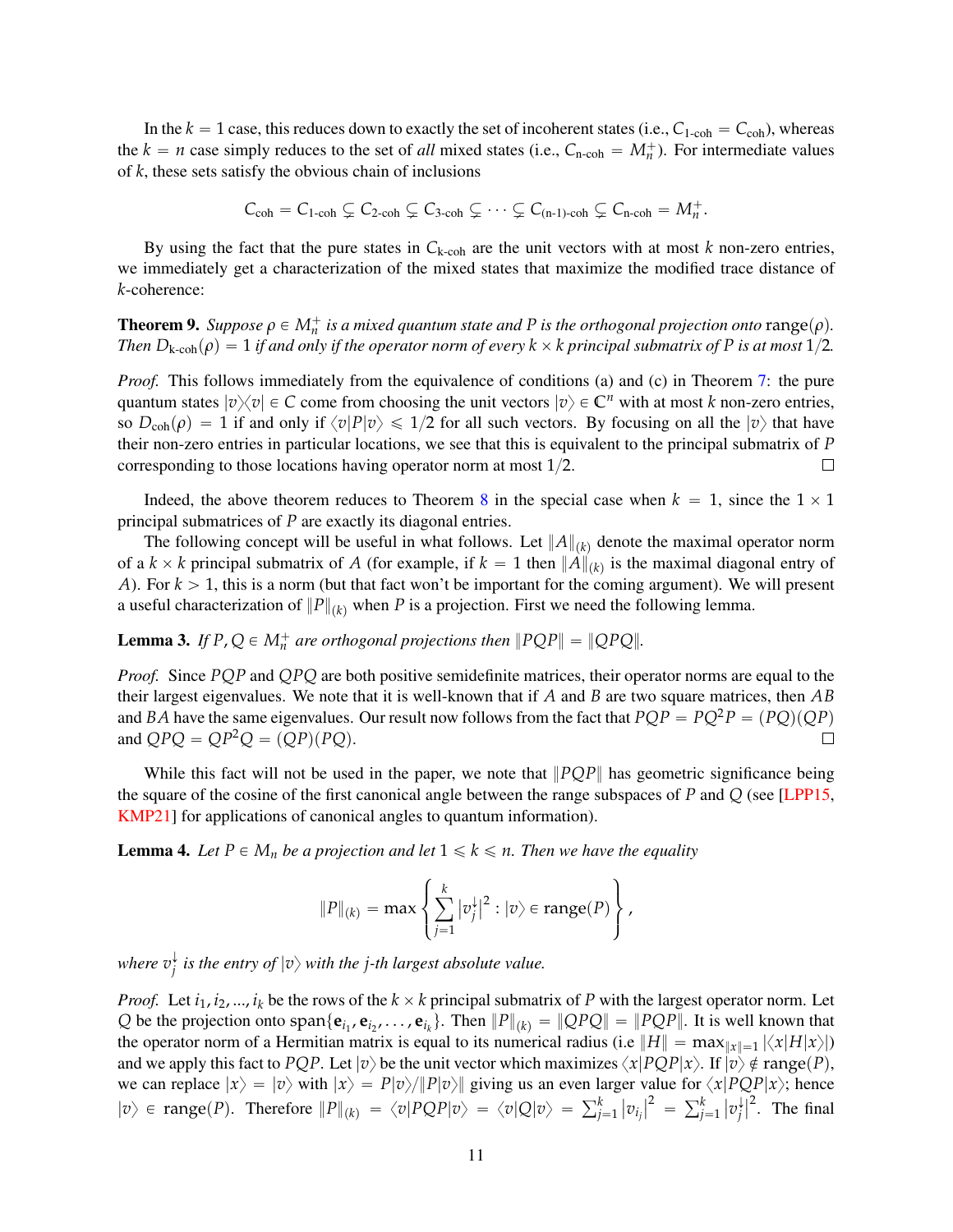equality follows from the fact that if  $\{v_i\}_{j=1}^k$  were not the *k* largest entries of  $|v\rangle$  in absolute value, this would contradict our assumption that  $i_1, i_2, \ldots, i_k$  are the rows of the  $k \times k$  principal submatrix of *P* with the largest operator norm.  $\Box$ 

<span id="page-11-1"></span>We use the above lemmas to get a rank bound that generalizes Corollary [4](#page-9-1) to this setting of *k*-coherence: **Corollary 5.** *Suppose*  $\rho \in M_n^+$  *is a mixed quantum state with*  $D_{k\text{-coh}}(\rho) = 1$ *. Then* 

$$
rank(\rho) \leq \frac{n(n+1-2k)}{2(n-k)}
$$

.

*Proof.* Theorem [9](#page-10-0) tells us that if  $D_{k\text{-coh}}(\rho) = 1$  then  $||P||_{(k)} \le 1/2$ . On the other hand, we also have some lower bounds on  $||P||_{(k)}$ : it must be the case that  $||P||_{(1)} \geqslant \text{Tr}(P)/n,$  since otherwise the sum of the diagonal entries of *P* would be strictly less than  $n(\text{Tr}(P)/n) = \text{Tr}(P)$ , which is a contradiction.

For larger values of *k*, we claim that  $||P||_{(k)} \ge ||P||_{(1)} + (1 - ||P||_{(1)})(k - 1)/(n - 1)$ . If we let  $|w\rangle$  be a particular  $|v\rangle$  attaining this supremum for  $||P||_{(1)}$  given in Lemma [4,](#page-10-1) then we have

$$
\sum_{j=2}^n |w_j^{\downarrow}|^2 = \sum_{j=1}^n |w_j^{\downarrow}|^2 - ||P||_{(1)} = 1 - ||P||_{(1)}.
$$

Since the  $\vert w_i^\downarrow \vert$ *j* 's are sorted in non-increasing order, this implies

<span id="page-11-0"></span>
$$
\sum_{j=2}^k |w_j^{\downarrow}|^2 \geqslant \frac{k-1}{n-1}(1 - \|P\|_{(1)}).
$$

Finally, this gives us

$$
||P||_{(k)} \ge \sum_{j=1}^{k} |w_j^{\downarrow}|^2 = ||P||_{(1)} + \sum_{j=2}^{k} |w_j^{\downarrow}|^2 \ge ||P||_{(1)} + \frac{k-1}{n-1}(1 - ||P||_{(1)}).
$$
 (2)

If we substitute the inequality  $||P||_{(1)} \ge \text{Tr}(P)/n = \text{rank}(\rho)/n$  into Inequality [\(2\)](#page-11-0), and then use the fact that  $1/2 \geq \|P\|_{(k)}$  and solve for rank $(\rho)$ , we get exactly the inequality given in the statement of the corollary.  $\Box$ 

In the special case when  $k = 1$ , Corollary [5](#page-11-1) says that  $D_{coh}(\rho) = 1$  implies rank $(\rho) \le n/2$ , agreeing with Corollary [4.](#page-9-1) At the other extreme, if  $k > n/2$  then Corollary [5](#page-11-1) says that  $D_{k\text{-coh}}(\rho) = 1$  implies rank $(\rho) \leq 0$ , which of course is impossible. It follows that if  $D_{k\text{-coh}}(\rho) = 1$  then  $k \leq n/2$ . Furthermore, in the  $k = n/2$  case if  $D_{k\text{-coh}}(\rho) = 1$  then rank $(\rho) \le 1$ , so  $\rho$  must be pure.

We end this section by noting that in the numerical linear algebra literature, there is a concept called the factor width of a matrix first defined in [\[BCPT05\]](#page-15-7). This paper deals entirely with real matrices, so we give the natural extension of the definition to complex matrices.

Definition 2. *[\[BCPT05,](#page-15-7) Definition 1] The factor width of a complex positive semidefinite matrix A is the smallest integer k for which there exists a complex (rectangular) matrix V* where  $A = VV^*$  *and each column of V contains at most k non-zero entries.*

It is easy to see that a density matrix is *k*-coherent if and only if it has factor width at most *k*. In [\[BCPT05\]](#page-15-7), there is a characterization of matrices which have factor rank at most two. We first need the following definitions: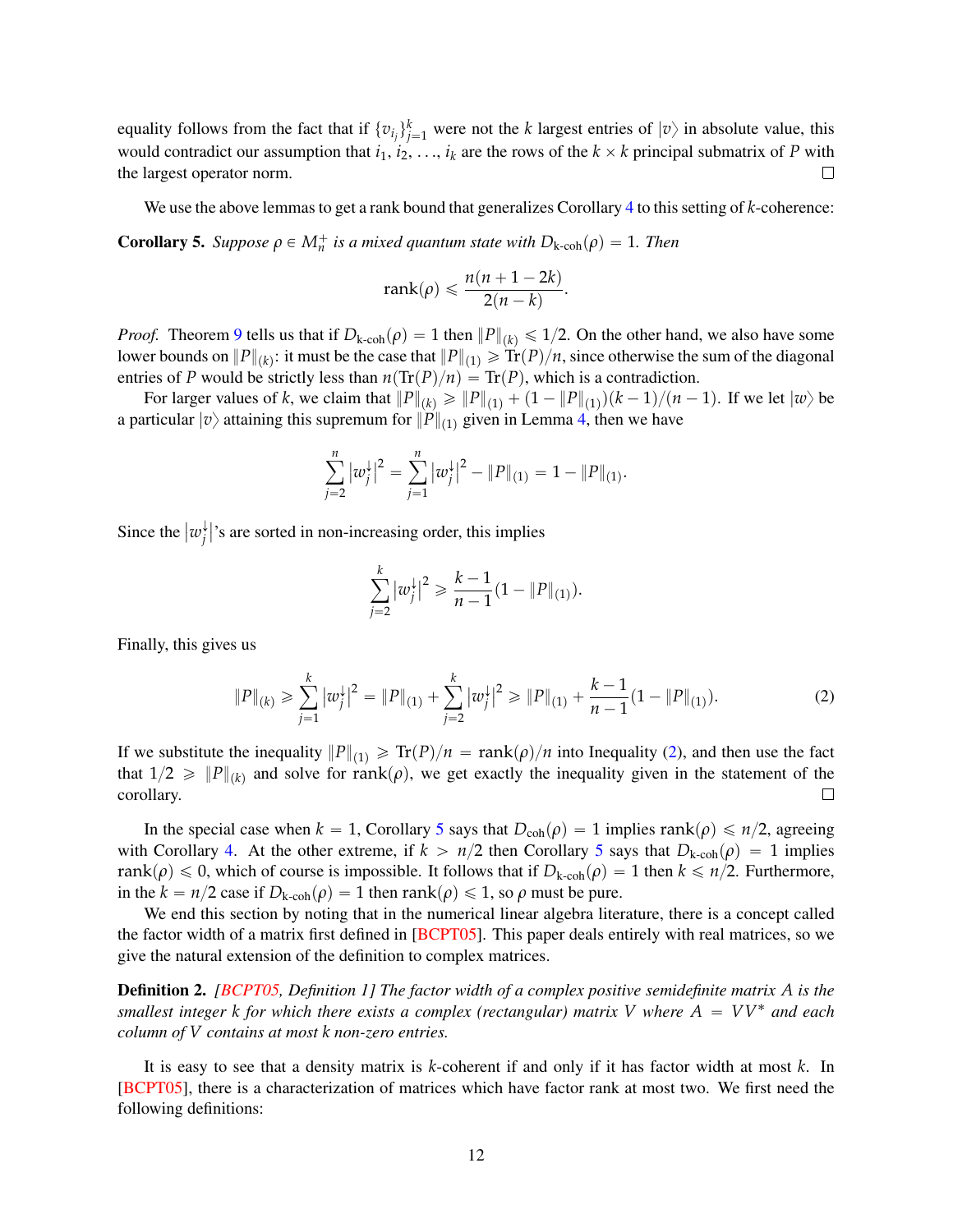**Definition 3.** *[\[Var76\]](#page-17-6)* Let  $A \in M_n$ *, then its comparison matrix (denoted*  $M(A)$ ) *is an n by n matrix with*  $M(A)_{i,i} = |A_{i,i}|$  for all *i* and  $M(A)_{i,j} = -|A_{i,j}|$  whenever  $i \neq j$ .

Definition 4. *A square matrix is said to be an H-matrix if its comparison matrix is positive semidefinite.*

We can now restate the main result of  $[BCPT05]$  in terms of 2-coherent states.

Theorem 10. *[\[BCPT05,](#page-15-7) Theorem 9] A density matrix is* 2*-coherent if and only if it is an H-matrix.*

#### 4.3 Entanglement and k-Entanglement

When we apply Theorem [7](#page-8-1) to the resource theory of entanglement (i.e., when we take  $C = C_{ent}$ ), we see that the modified trace distance of entanglement satisfies  $D_{\text{ent}}(\rho) = 1$  if and only if  $\langle v|P|v \rangle \le 1/2$  for every pure *product* state  $|v\rangle = |x\rangle \otimes |y\rangle \in \mathbb{C}^m \otimes \mathbb{C}^n$ , where *P* is the orthogonal projection onto range $(\rho)$ . In the terminology of [\[JK10,](#page-16-10) [JK11\]](#page-16-11), this is equivalent to the statement that  $||P||_{S(1)} \le 1/2$ , where  $|| \cdot ||_{S(1)}$ is the norm defined by

<span id="page-12-0"></span>
$$
||X||_{S(1)} \stackrel{\text{def}}{=} \max \left\{ (\langle x | \otimes \langle y |) X(|x\rangle \otimes |y\rangle) : |x\rangle \in \mathbb{C}^m, |y\rangle \in \mathbb{C}^n \right\}.
$$
 (3)

A natural generalization of entanglement is the resource theory of *k-entanglement*, in which the set  $C = C_{k\text{-ent}}$  of free states consists of states with *Schmidt number* [\[TH00\]](#page-17-7) at most *k* (where  $1 \le k \le k$  $min{m, n}$  is an integer):

$$
C_{k\text{-ent}} \stackrel{\text{def}}{=} \left\{ \sum_j \mathbf{v}_j \mathbf{v}_j^* : \text{there exist } \{ \mathbf{x}_{i,j} \} \subset \mathbb{C}^m, \{ \mathbf{y}_{i,j} \} \subset \mathbb{C}^n \text{ such that } \mathbf{v}_j = \sum_{i=1}^k \mathbf{x}_{i,j} \otimes \mathbf{y}_{i,j} \text{ for all } j \right\}.
$$

By the spectral decomposition theorem, if  $k = 1$  then we have  $C_{1-ent} = C_{ent}$ , whereas if  $k = min\{m, n\}$ then we have  $C_{\min\{m,n\}-ent} = (M_m \otimes M_n)^+$ . For intermediate values of *k*, these sets satisfy a chain of inclusions that is analogous to that of *k*-coherence:

$$
C_{ent}=C_{1-ent}\subsetneq C_{2-ent}\subsetneq C_{3-ent}\subsetneq\cdots\subsetneq C_{(min\{m,n\}-1)-ent}\subsetneq C_{min\{m,n\}-ent}=(M_m\otimes M_n)^+.
$$

In this setting, the natural generalization of the norm defined in Equation  $(3)$  is

$$
\|X\|_{S(k)} \stackrel{\text{def}}{=} \max \left\{ \langle v | X | v \rangle : \text{there exist } \{x_i\} \subset \mathbb{C}^m, \{y_i\} \subset \mathbb{C}^n \text{ such that } |v\rangle = \sum_{i=1}^k x_i \otimes y_i \right\}.
$$

This quantity is also a norm, and an almost identical argument to the one from the start of this section demonstrates the following theorem:

<span id="page-12-1"></span>**Theorem 11.** *Suppose*  $\rho \in (M_m \otimes M_n)^+$  *is a mixed quantum state and P is the orthogonal projection onto* range( $\rho$ ). Then  $D_{k\text{-ent}}(\rho) = 1$  *if and only if*  $||P||_{S(k)} \le 1/2$ .

Unlike the case of coherence, the condition of Theorem [11](#page-12-1) is difficult to check even in the  $k = 1$  case. Indeed, computation of  $\|\cdot\|_{S(1)}$  is NP-hard [\[Gha10,](#page-15-8) [Gur03\]](#page-16-12) (which is expected, since computation of  $D_{ent}$ is also NP-hard). Despite this, numerous bounds on  $||P||_{S(k)}$  are known, which let us derive rank bounds like the following:

<span id="page-12-2"></span>**Corollary 6.** *Suppose*  $\rho \in (M_m \otimes M_n)^+$  *is a mixed quantum state with*  $D_{k\text{-ent}}(\rho) = 1$ *. Then* 

$$
rank(\rho) \leq \frac{mn(\min\{m, n\} - 2k + 1)}{2(\min\{m, n\} - k)} \quad \text{and}
$$

$$
rank(\rho) \leq \frac{(n + m + 2 - 4k)^2 - (n - m)^2}{4}.
$$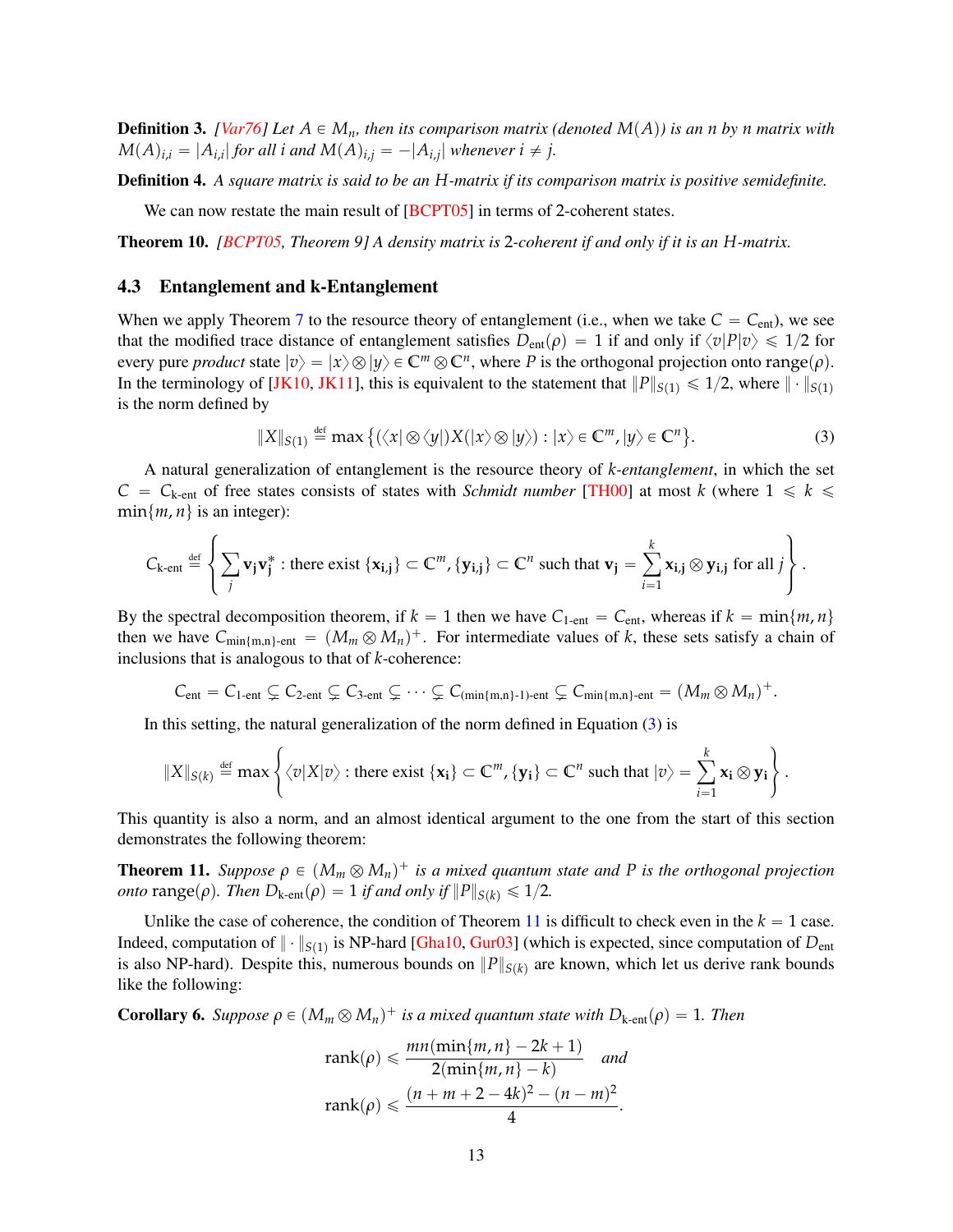*Proof.* We use [\[JK10,](#page-16-10) Theorem 4.15], which says that every orthogonal projection P satisfies the pair of inequalities

$$
||P||_{S(k)} \ge \frac{(k-1)mn + (\min\{m, n\} - k)\text{rank}(P)}{mn(\min\{m, n\} - 1)} \quad \text{and}
$$

$$
||P||_{S(k)} \ge \min\left\{1, \frac{k}{\left[\frac{1}{2}(n + m - \sqrt{(n-m)^2 + 4\text{rank}(P) - 4})\right]}\right\}.
$$

If  $D_{k\text{-ent}}(\rho) = 1$  then Theorem [11](#page-12-1) tells us that  $1/2 \geqslant ||P||_{S(k)}$ , which gives the claimed result after a bit of routine (but somewhat ugly) algebra.  $\Box$ 

In particular, the first inequality of Corollary [6](#page-12-2) tells us that if  $k > \min\{m, n\}/2$  then rank $(\rho) \leq 0$ , which impossible. It follows that there only exist quantum states  $\rho$  with  $D_{k\text{-ent}}(\rho) = 1$  when  $k \leq$  $\min\{m, n\}/2$ . Furthermore, in the extreme case when  $k = \min\{m, n\}/2$ , the second inequality of Corol-lary [6](#page-12-2) says that any state with  $D_{k\text{-ent}}(\rho) = 1$  must have rank $(\rho) \leq n - m + 1$  (so if we also have  $m = n$ then  $\rho$  must be pure). At the other extreme, if  $k = 1$  then the first inequality of Corollary [6](#page-12-2) is the stronger one, and it says that if  $D_{ent}(\rho) = 1$  then rank $(\rho) \leq m\eta/2$ .

## <span id="page-13-0"></span>4.4 An Application to the NPPT Bound Entanglement Problem

Given a quantum state  $\rho \in (M_m \otimes M_n)^+$ , one often wants to know if it can be *distilled*: transformed into (an arbitrarily good approximation of) the *pure maximally entangled* state

<span id="page-13-1"></span>
$$
|\phi_{+}\rangle \stackrel{\text{def}}{=} \frac{1}{\sqrt{\min\{m,n\}}} \left( \sum_{j=1}^{\min\{m,n\}} \mathbf{e_j} \otimes \mathbf{e_j} \right)
$$

via local operations [\[HHH97\]](#page-16-13). In some cases where *ρ* is undistillable, multiple tensor copies of it are distillable [\[Wat04\]](#page-17-8), so we say that  $\rho$  is *r-copy (un)distillable* if  $\rho^{\otimes r} \in (M_m^{\otimes r} \otimes M_n^{\otimes r})^+$  is (un)distillable.

It is straightforward to show that if  $\rho$  is separable (i.e., if  $\rho \in C_{ent}$ ) then it is *r*-copy undistillable for all  $r \geq 1$ . More surprisingly, it has also been shown that there is a class of entangled (i.e., not separable) states called *PPT states* that are *r*-copy undistillable for all  $r \ge 1$  [\[HHH98\]](#page-16-14). Entangled states with this undistillability property are called *bound entangled*.

The *NPPT bound entanglement* problem asks whether or not there are any other (i.e., non-PPT) states that are *r*-copy undistillable for all  $r \geq 1$ , and it is one of the central open questions in the theory of quantum entanglement  $[HRZ20]$  $[HRZ20]$ . It has been shown that it suffices to answer this problem for a singleparameter family of states called *Werner states* [\[HH99\]](#page-16-16), and it has furthermore been conjectured that the specific Werner state **Service** 

$$
\rho_{2/n} \stackrel{\text{def}}{=} \left(\frac{1}{n^2 - 2}\right) I - \frac{2}{n(n^2 - 2)} \left(\sum_{i,j=1}^n \mathbf{e}_i \mathbf{e}_j^* \otimes \mathbf{e}_j \mathbf{e}_i^*\right) \in (M_n \otimes M_n)^+ \tag{4}
$$

is bound entangled for all  $n \ge 4$  [\[DSS](#page-15-9)<sup>+</sup>00]. Indeed, it is straightforward to check that  $\rho_{2/n}$  is not PPT and that it is (1-copy) undistillable. However, even proving the simplest case of 2-copy undistillability of this state when  $n = 4$  remains elusive, despite significant effort [\[CHSZ21,](#page-15-10) [PPHH10\]](#page-16-17).

It was shown in [\[JK10\]](#page-16-10) that  $\rho_{2/n}$  is *r*-copy undistillable if and only if the orthogonal projections defined recursively by

<span id="page-13-2"></span>
$$
P_1 \stackrel{\text{def}}{=} |\phi_+ \times \phi_+| \in (M_n \otimes M_n)^+ \text{ and}
$$
  
\n
$$
P_r \stackrel{\text{def}}{=} (I - P_1) \otimes P_{r-1} + P_1 \otimes (I - P_{r-1}) \in (M_n^{\otimes r} \otimes M_n^{\otimes r})^+ \quad \forall r \ge 2
$$
\n(5)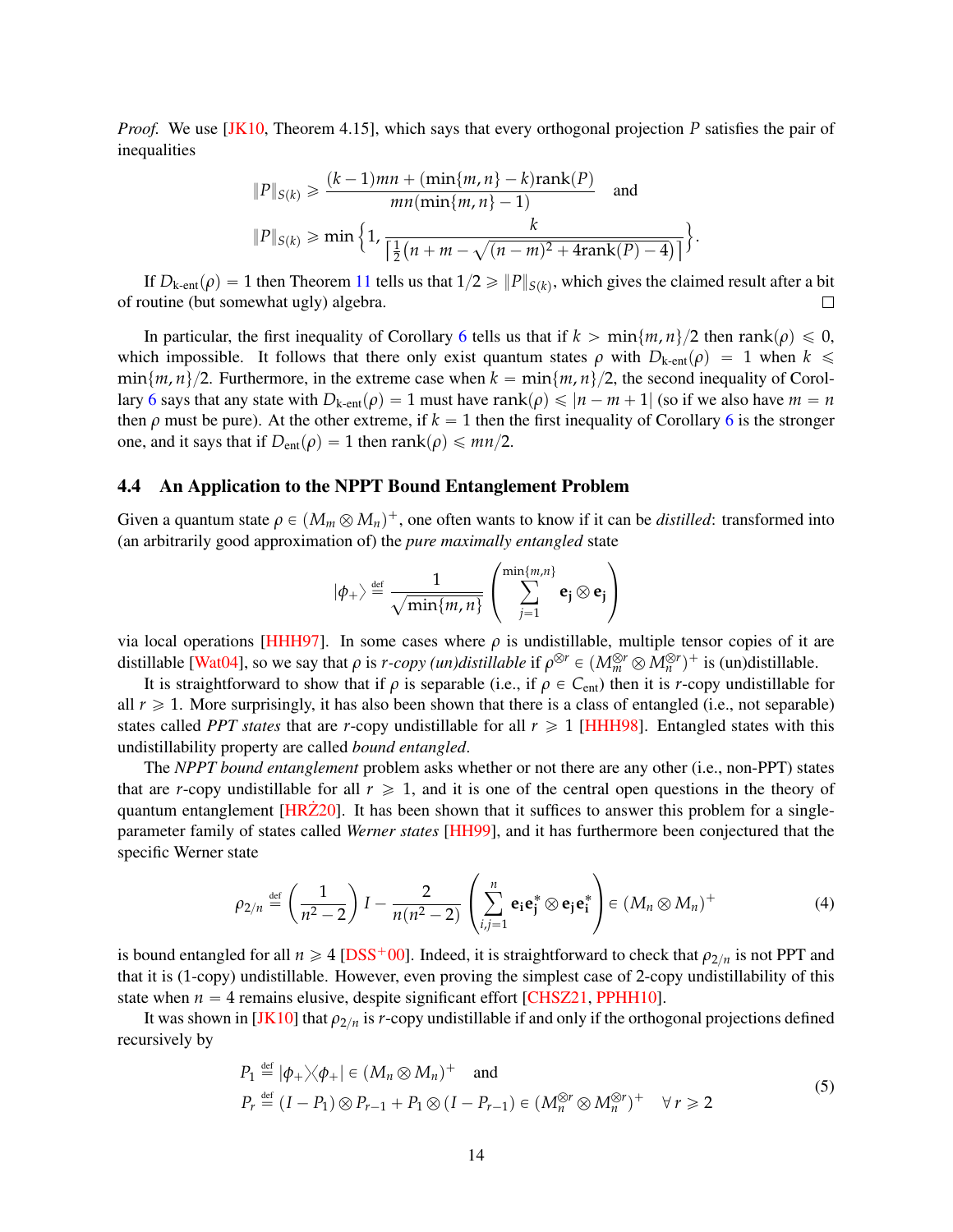satisfy  $||P_r||_{S(2)} \le 1/2$ . Here, it is understood that the partitioning of the 2*r* tensor factors used to compute  $||P_r||_{S(2)}$  is the one in which the first factors of  $P_1$  always "stay together", as do the second factors of  $P_1$ . That is, if we label the two tensor factors of  $P_1$  as  $P_1 \in A \otimes B$  then we have  $P_r \in (A^{\otimes r}) \otimes (B^{\otimes r})$ , with the *S*(2)-norm being computed across the central tensor cut, *not*  $P_r \in (A \otimes B) \otimes \cdots \otimes (A \otimes B)$ .

This connection with the  $S(2)$ -norm leads to the following characterization of the bound entanglement problem in terms of Birkhoff–James orthogonality and the modified trace distance of 2-entanglement:

**Theorem 12.** Let  $\rho_{2/n} \in (M_n \otimes M_n)^+$  be the Werner state defined in Equation [\(4\)](#page-13-1) and let  $P_r$  be the *orthogonal projection defined in Equation* [\(5\)](#page-13-2)*. The following are equivalent:*

- *(a)*  $\rho_{2/n}$  *is r-copy undistillable.*
- *(b)*  $P_r$  *is Birkhoff–James orthogonal to every member of*  $C_{2-ent}$ *.*
- *(c) There exists a quantum state*  $\sigma \in (M_n^{\otimes r} \otimes M_n^{\otimes r})^+$  *with*  $\text{range}(\sigma) = \text{range}(P_r)$  and  $D_{2\text{-ent}}(\sigma) = 1$ .

*Proof.* By Theorem [11,](#page-12-1) we know that condition (c) happens if and only if  $||P_r||_{S(2)} \le 1/2$ , and we already discussed the fact that  $||P_r||_{S(2)} \le 1/2$  is equivalent to  $\rho_{2/n}$  being *r*-copy undistillable [\[JK10\]](#page-16-10). This shows that (c) is equivalent to (a).

The fact that  $||P_r||_{S(2)} \le 1/2$  is also equivalent to (b) (and thus (a) and (c) are equivalent to (b)) follows from the equivalence of conditions (b) and (c) of Theorem [7](#page-8-1) when  $C = C_{2-\text{ent}}$ .  $\Box$ 

# <span id="page-14-0"></span>5 Conclusions and Outlook

The notion of Birkhoff–James orthogonality is an extension of the usual notion of orthogonality. Here, we consider Birkhoff–James orthogonality in the setting of  $n \times n$  complex-valued matrices together with the trace norm. Our main result characterizes when a Hermitian matrix *H* is Birkhoff–James orthogonal in the trace norm to a given positive semidefinite matrix *B*, using several trace conditions involving the product of *B* and the positive and negative eigenprojection matrices of *H*. These eigenprojection matrices are key to our study, and we use them to further characterize when *H* is Birkhoff–James orthogonal in the trace norm to the set of all positive semidefinite matrices, and when *H* is Birkhoff–James orthogonal in the trace norm to the set of all (positive) diagonal matrices, allowing all (not just positive) diagonal matrices in certain cases. Further descriptions can be given when *H* is assumed to be invertible.

Our results apply to quantum resource theory; we show that the modified trace distance between any quantum state (positive semidefinite, trace-one matrix)  $\rho$  and a given closed convex cone *C* of positive  $n \times n$  matrices is one (the maximum possible value) precisely when  $\rho$  is Birkhoff–James orthogonal in the trace norm to every member of *C*, which is also equivalent to a trace condition involving the product of every state in *C* and the orthogonal projection onto the range of *ρ*. We generalize a result in the literature characterizing when the modified trace distance of coherence of a given quantum state is maximal, from pure states (quantum states that are rank-one projections) to arbitrary quantum states, and show that the rank of such states is at most  $n/2$ . We also characterize the quantum states that have maximal modified trace distance of *k*-coherence, with a similar bound on the rank.

We apply our results to the resource theory of entanglement, including *k*-entanglement, characterizing when a given quantum state has maximal modified trace distance of *k*-entanglement by way of a norm based on inner products with quantum states with Schmidt number at most *k*, and provide bounds on the rank of  $ρ$ . Finally, through our use of the aforementioned norm, we make an intriguing connection to the NPPT bound entanglement problem, characterizing when a quantum state is *r*-copy undistillable via Birkhoff–James orthogonality.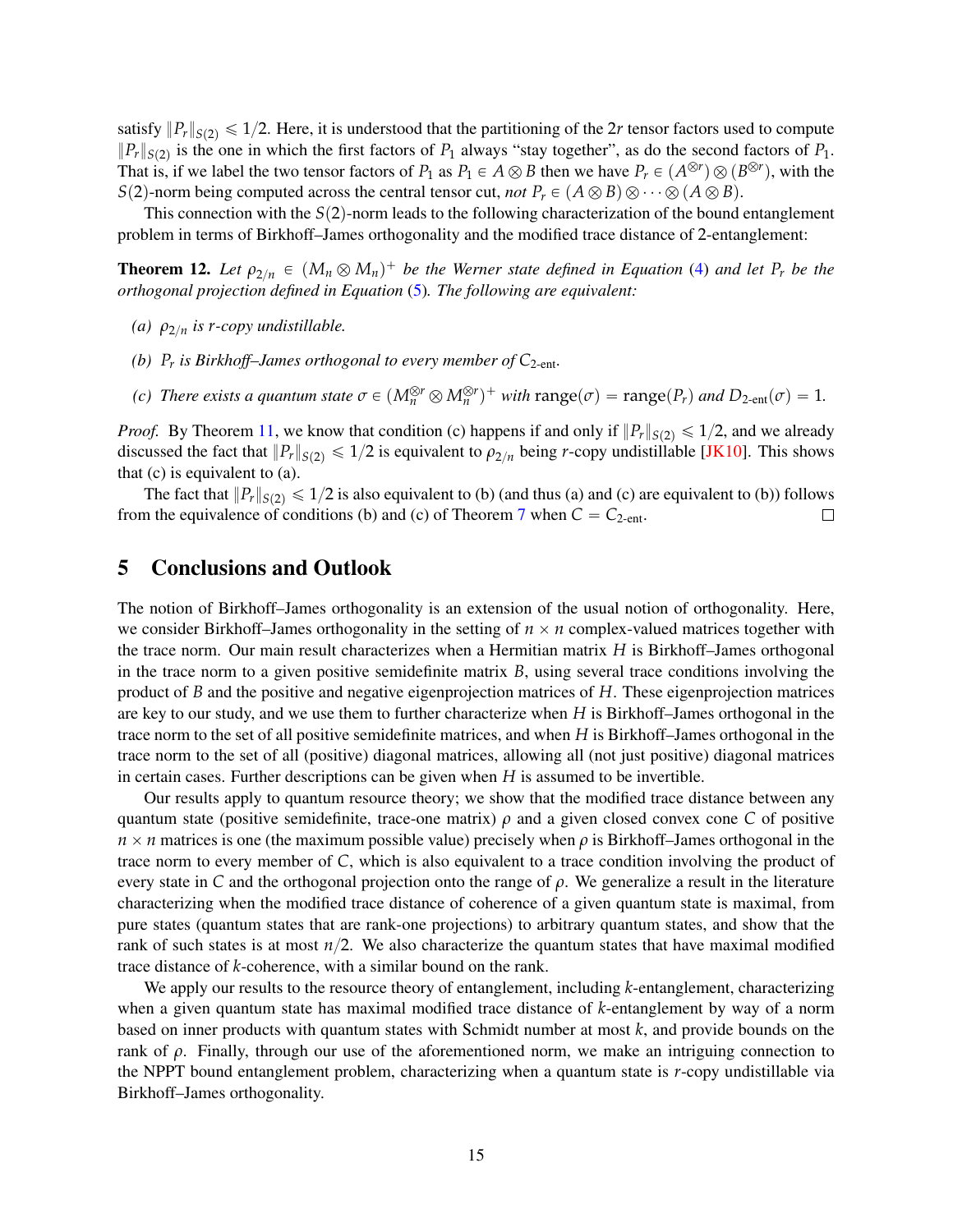Our results highlight the clear utility of Birkhoff–James orthogonality. In terms of linear algebraic considerations, one open problem would be to extend the work from Hermitian to normal matrices, which we believe is possible but we avoided the added complexity of the problem as we were interested in the applications to quantum resource theory, which involves positive semidefinite matrices. The astute reader will have noticed that the two matrices in the proof of Theorem [4](#page-4-1) are diagonalizable by complex Hadamard matrices, and this connection could further be explored. In terms of quantum resource theory considerations, we note that 2-coherence is connected to what are known as *H*-matrices, although we did not explore that connection here. We hope that our alternate characterizations prove useful, in particular to the ongoing solution to the NPPT bound entanglement problem.

# Acknowledgements

N.J. was supported by NSERC Discovery Grant number RGPIN-2016-04003. R.P. was supported by NSERC Discovery Grant number 400550. S.P. was supported by NSERC Discovery Grant number 1174582, the Canada Foundation for Innovation (CFI) grant number 35711, and the Canada Research Chairs (CRC) Program grant number 231250.

# References

- <span id="page-15-6"></span>[Abe06] J. Aberg. Quantifying superposition. E-print: [arXiv:quant-ph/0612146,](https://arxiv.org/abs/quant-ph/0612146) 2006.
- <span id="page-15-1"></span>[ALRV12] E. Andruchow, G. Larotonda, L. Recht, and A. Varela. A characterization of minimal Hermitian matrices. *Linear Algebra and its Applications*, 436(7):2366–2374, 2012.
- <span id="page-15-2"></span>[BCP14] T. Baumgratz, M. Cramer, and M. B. Plenio. Quantifying coherence. *Physical Review Letters*, 113:140401, 2014.
- <span id="page-15-7"></span>[BCPT05] E.G. Boman, D. Chen, O. Parekh, and S. Toledo. On factor width and symmetric H-matrices. *Linear algebra and its applications*, 405:239–248, 2005.
- <span id="page-15-4"></span>[Bha97] R. Bhatia. *Matrix analysis*. Springer, 1997.
- <span id="page-15-0"></span>[BŠ99] R. Bhatia and P. Šemrl. Orthogonality of matrices and some distance problems. *Linear algebra and its applications*, 287(1-3):77–85, 1999.
- <span id="page-15-5"></span>[CG19] E. Chitambar and G. Gour. Quantum resource theories. *Reviews of Modern Physics*, 91:025001, 2019.
- <span id="page-15-10"></span>[CHSZ21] L. Chen, H. He, X. Shi, and L.-J. Zhao. Proving the distillability problem of two-copy  $4 \times 4$ Werner states for monomial matrices. *Quantum Information Processing*, 20:157, 2021.
- <span id="page-15-9"></span>[DSS<sup>+</sup>00] D. P. DiVincenzo, P. W. Shor, J. A. Smolin, B. M. Terhal, and A. V. Thapliyal. Evidence for bound entangled states with negative partial transpose. *Physical Review A*, 61:062312, 2000.
- <span id="page-15-8"></span>[Gha10] S. Gharibian. Strong NP-hardness of the quantum separability problem. *Quantum Information and Computation*, 10:343–360, 2010.
- <span id="page-15-3"></span>[Gla63] R. J. Glauber. Coherent and incoherent states of the radiation field. *Physical Review*, 131:2766, 1963.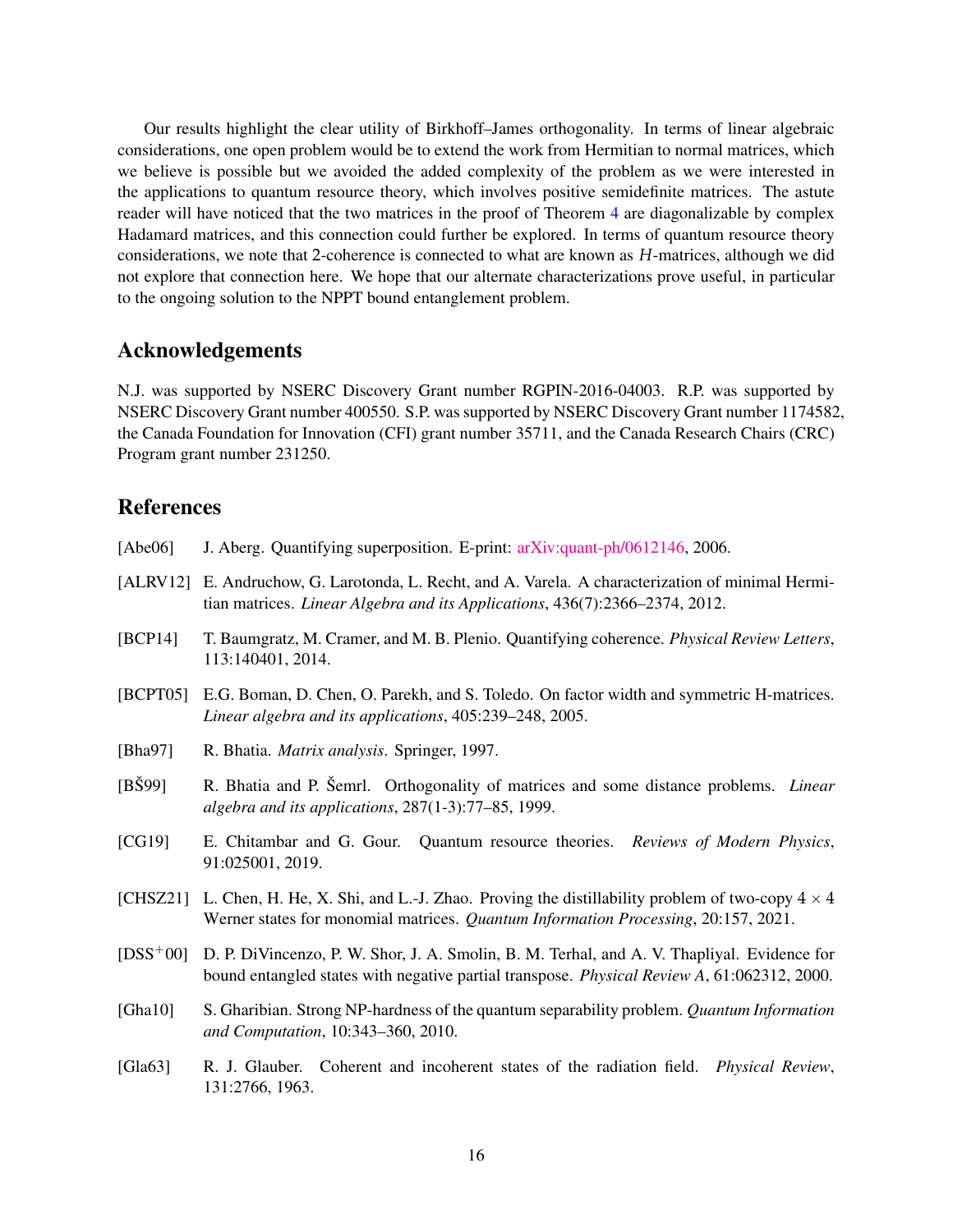- <span id="page-16-4"></span>[GT09] O. Gühne and G. Tóth. Entanglement detection. *Phys. Rep.*, 474:1–75, 2009.
- <span id="page-16-12"></span>[Gur03] L. Gurvits. Classical deterministic complexity of Edmonds' problem and quantum entanglement. In *Proceedings of the Thirty-Fifth Annual ACM Symposium on Theory of Computing*, pages 10–19, 2003.
- <span id="page-16-16"></span>[HH99] M. Horodecki and P. Horodecki. Reduction criterion of separability and limits for a class of distillation protocols. *Physical Review A*, 59:4206–4216, 1999.
- <span id="page-16-13"></span>[HHH97] M. Horodecki, P. Horodecki, and R. Horodecki. Inseparable two spin-1/2 density matrices can be distilled to a singlet form. *Physical Review Letters*, 78:574–577, 1997.
- <span id="page-16-14"></span>[HHH98] M. Horodecki, P. Horodecki, and R. Horodecki. Mixed-state entanglement and distillation: Is there a "bound" entanglement in nature? *Physical Review Letters*, 80:5239–5242, 1998.
- <span id="page-16-5"></span>[HHHH09] R. Horodecki, P. Horodecki, M. Horodecki, and K. Horodecki. Quantum entanglement. *Rev. Mod. Phys.*, 81:865–942, 2009.
- <span id="page-16-15"></span>[HRZ20] ˙ P. Horodecki, Ł. Rudnicki, and K. Zyczkowski. ˙ *Five open problems in quantum information*. E-print: arXiv:2002.03233 [quant-ph], 2020.
- <span id="page-16-0"></span>[Jam47] R. C. James. Orthogonality and linear functionals in normed linear spaces. *Transactions of the American Mathematical Society*, 61(2):265–292, 1947.
- <span id="page-16-10"></span>[JK10] N. Johnston and D. W. Kribs. A family of norms with applications in quantum information theory. *Journal of Mathematical Physics*, 51:082202, 2010.
- <span id="page-16-11"></span>[JK11] N. Johnston and D. W. Kribs. A family of norms with applications in quantum information theory II. *Quantum Information and Computation*, 11:104–123, 2011.
- <span id="page-16-3"></span>[JLP18] N. Johnston, C.-K. Li, and S. Plosker. The modified trace distance of coherence is constant on most pure states. *Journal of Physics A: Mathematical and Theoretical*, 51(41):414010, 2018.
- <span id="page-16-9"></span>[KMP21] D. W. Kribs, D. Mammarella, and R. Pereira. Isoclinic subspaces and quantum error correction. *Oper. Matrices*, 15(2):571–580, 2021.
- <span id="page-16-8"></span>[LPP15] J. Li, R. Pereira, and S. Plosker. Some geometric interpretations of quantum fidelity. *Linear Algebra and its Applications*, 487:158–171, 2015.
- <span id="page-16-1"></span>[LS02] C.-K. Li and H. Schneider. Orthogonality of matrices. *Linear algebra and its applications*, 347(1-3):115–122, 2002.
- <span id="page-16-17"></span>[PPHH10] L. Pankowski, M. Piani, M. Horodecki, and P. Horodecki. A few steps more towards NPT bound entanglement. *IEEE Transactions on Information Theory*, 56:4085–4100, 2010.
- <span id="page-16-7"></span>[RBC<sup>+</sup>18] M. Ringbauer, T. R. Bromley, M. Cianciaruso, L. Lami, W. Y. S. Lau, G. Adesso, A. G. White, A. Fedrizzi, and M. Piani. Certification and quantification of multilevel quantum coherence. *Physical Review X*, 8:041007, 2018.
- <span id="page-16-2"></span>[Reg18] B. Regula. Convex geometry of quantum resource quantification. *Journal of Physics A: Mathematical and Theoretical*, 51(4):045303, 2018.
- <span id="page-16-6"></span>[RFWG19] B. Regula, K. Fang, X. Wang, and M. Gu. One-shot entanglement distillation beyond local operations and classical communication. *New Journal of Physics*, 21(10):103017, 2019.